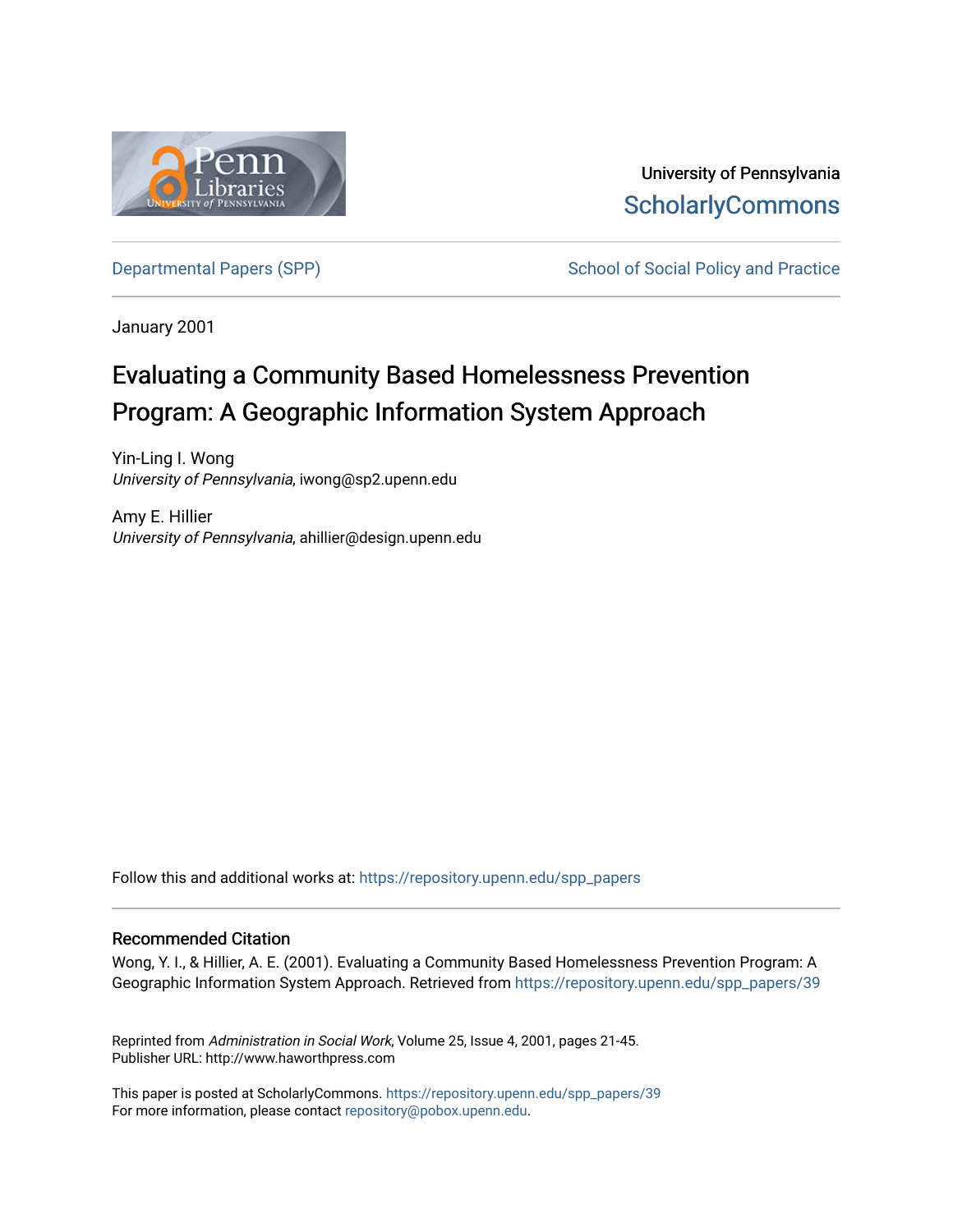## Evaluating a Community Based Homelessness Prevention Program: A Geographic Information System Approach

## Abstract

This article introduces and illustrates the application of Geographic Information System technology to examine patterns of social-services use in community-based interventions. By integrating management information system data from human service agencies and publicly accessible data from the U.S. Census within a specially-referenced framework, the study illustrates that GIS analysis could help managers and planners of social services to assess the extent to which program implementation reflects adherence to a program concept and identify geographical areas with the greatest unmet service needs. The article demonstrates the application of GIS technology, based on an analysis of a city-wide community-based homelessness prevention program in Philadelphia.

## Keywords

community-based interventions, homelessness prevention, geographic information system, social service utilization

## **Comments**

Reprinted from Administration in Social Work, Volume 25, Issue 4, 2001, pages 21-45. Publisher URL: http://www.haworthpress.com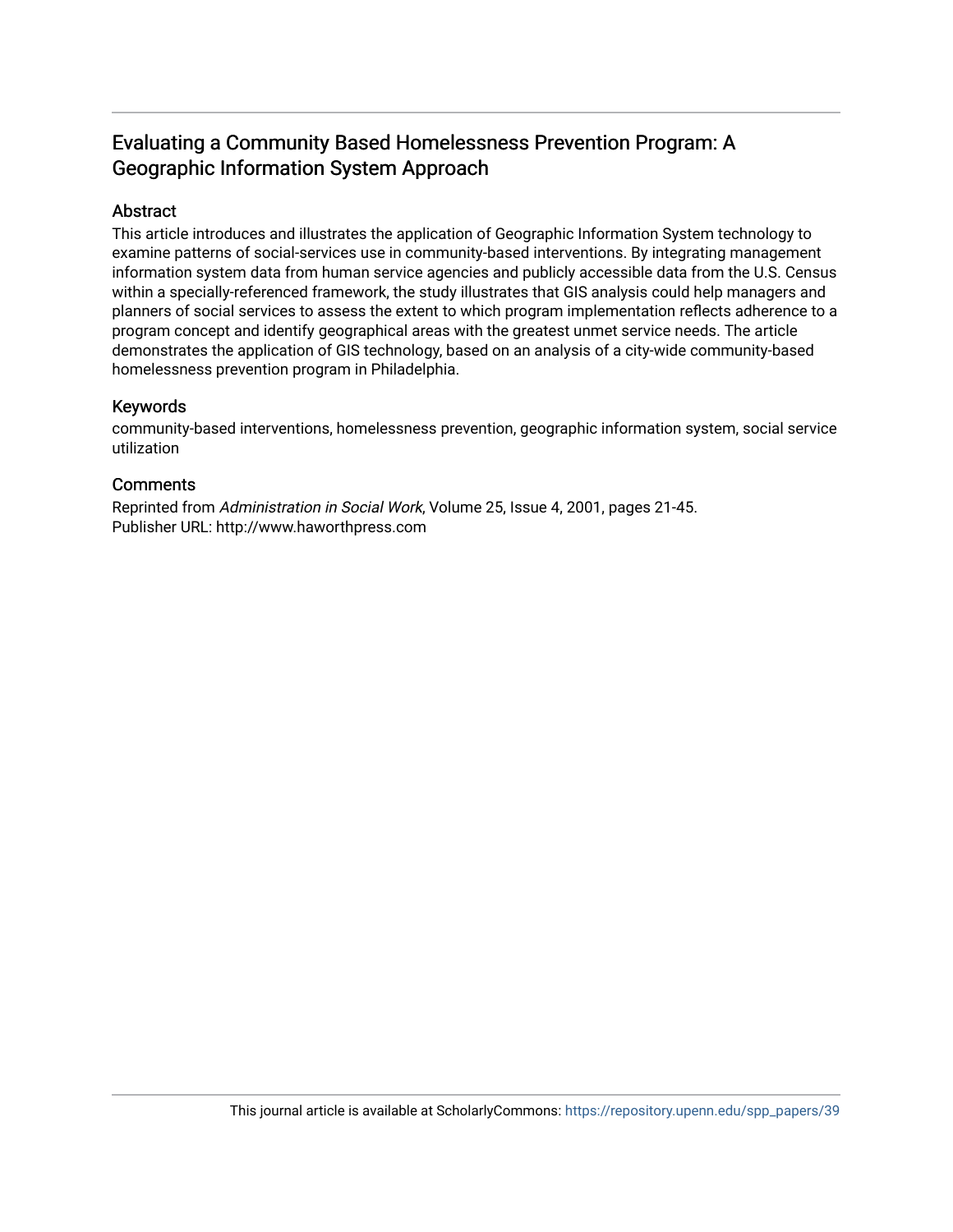## **Evaluating a Community-Based** Homelessness Prevention Program: A Geographic Information System Approach

Yin-Ling Irene Wong, PhD Amy E. Hillier, PhD

**ABSTRACT.** This article introduces and illustrates the application of Geographic Information System (GIS) technology to examine patterns of social services use in community-based interventions. By integrating management information system data from human service agencies and publicly accessible data from the U.S. Census within a spatially-referenced framework, the study illustrates that GIS analysis could help managers and planners of social services to assess the extent to which program implementation reflects adherence to a program concept and identify geographical areas with the greatest unmet service needs. The article demonstrates the application of GIS technology, based on an

Administration in Social Work, Vol. 25(4) 2001 2001 by The Haworth Press, Inc. All rights reserved.

Yin-Ling Irene Wong is Assistant Professor, School of Social Work, University of Pennsylvania, 3701 Locust Walk, Philadelphia, PA 19104-6214 (E-mail: iwong@ssw.upenn.edu). Amy E. Hillier is Research Associate, School of Social Work, University of Pennsylvania, 3701 Locust Walk, Philadelphia, PA 19104-6214  $(E-mail: [ahillier@ssw.upenn.edu](mailto:ahillier@ssw.upenn.edu)).$ 

The authors gratefully acknowledge support from the Philadelphia City Office of Housing and Community Development for this project. Computer facilities were provided by the Cartographic Modeling Laboratory, University of Pennsylvania. The authors also wish to express their gratitude to Ram Cnaan and Roberta Sands who offered helpful comments on the paper.

An earlier version of the paper was presented at the Evaluation of Practice International Conference, Huddersfield, England, July 12-14, 2000.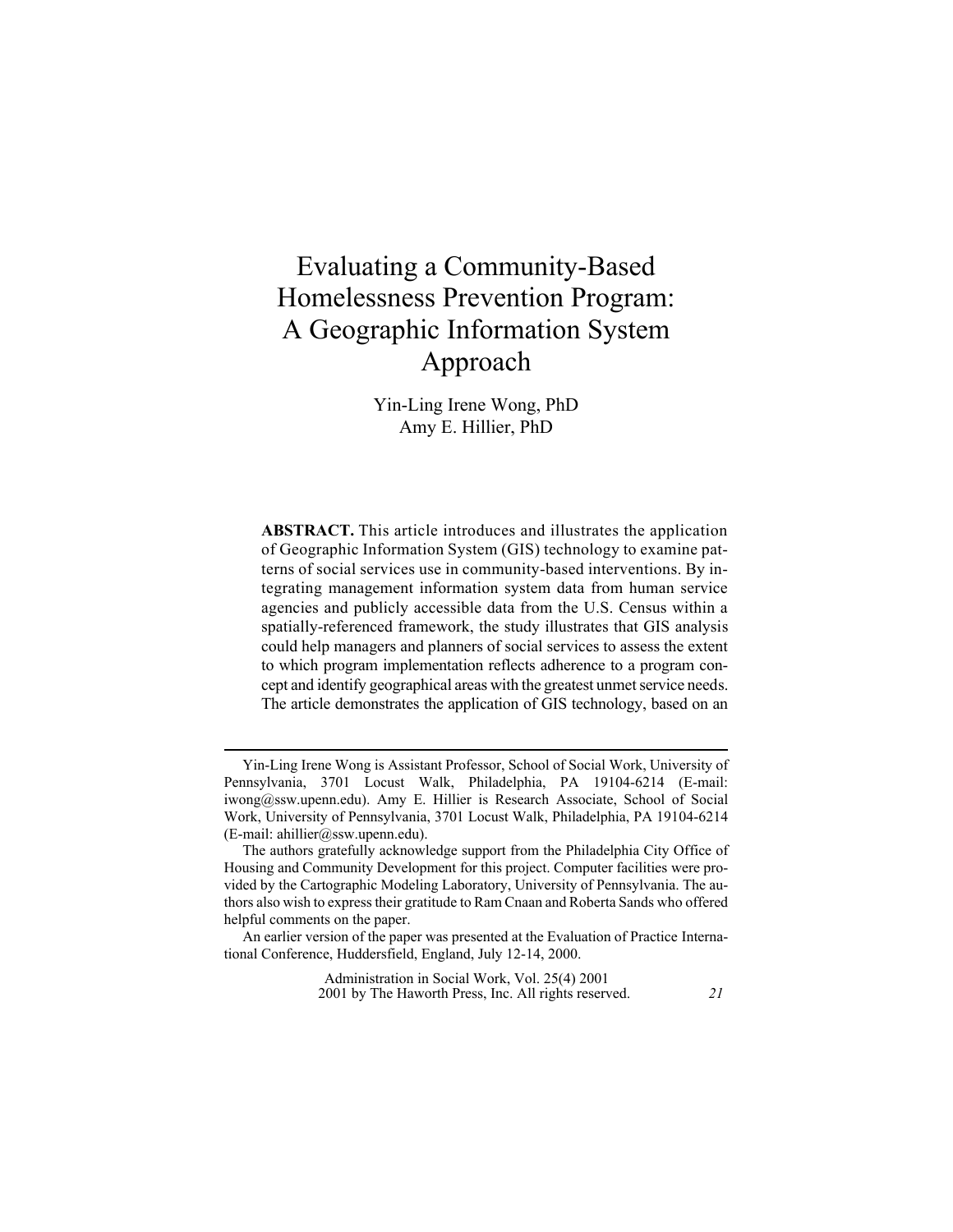analysis of a citywide community-based homelessness prevention pro-

gram in Philadelphia. [Article copies available for a fee from The Haworth Document Delivery Service: 1-800-342-9678. E-mail address: < getinfo@haworthpressinc.com> Website: <http://www.HaworthPress.com> © 2001 by The Haworth Press, Inc. All rights reserved.]

**KEYWORDS.** Community-based interventions, homelessness prevention, geographic information system, social service utilization

#### **INTRODUCTION**

Geographic mapping in social work practice dates back to the late Nineteenth Century when settlement house workers at Hull-House developed a series of community maps as a means for assessing social and economic injustices in neighborhoods of Chicago (Davis & McCree, 1969; Holbrook, 1895; Tompkins & Southward, 1998). Social area analysis, introduced in the 1940s, integrated mapping with multivariate statistical methods and made possible the simultaneous analysis of multiple area characteristics (Shevky and Williams, 1949; Shevky and Bell, 1955).<sup>1</sup> Recent advancements in Geographic Information System (GIS) technology has made geographic mapping and spatial analysis methods even more accessible, resulting in their increased use in a variety of fields including urban planning, health care planning, and public and environmental health (Budic, 1994; Glass et al., 1995; Pine & Diaz, 2000; Richards, Croner, Rushton, Brown, & Fowler, 1999; Stallones, Nuckols, & Berry, 1992). However, applications of GIS technology in the social work literature have been limited, despite the emphasis on community-based interventions and geographically-targeted service delivery (Hoefer, Hoefer, & Tobias, 1994; Queralt & Witte, 1998a; Wier & Robertson, 1998). Additionally, prior studies employing GIS in the realm of social services have seldom applied the technology to program planning, development, and evaluation.

The purpose of this article is to introduce and illustrate the use of GIS technology to examine patterns of social services use in community-based interventions. Specifically, this paper focuses on the ways that GIS can be applied to monitor the implementation of a citywide community-based emergency assistance and case management program aimed at preventing homelessness. Prevention has been designated as one of the core components of the U.S. federal government's "Continuum of Care" policy to combat homelessness (Interagency Council on Homelessness, 1994). As a response to this policy imperative, community-based prevention centers were established in neigh-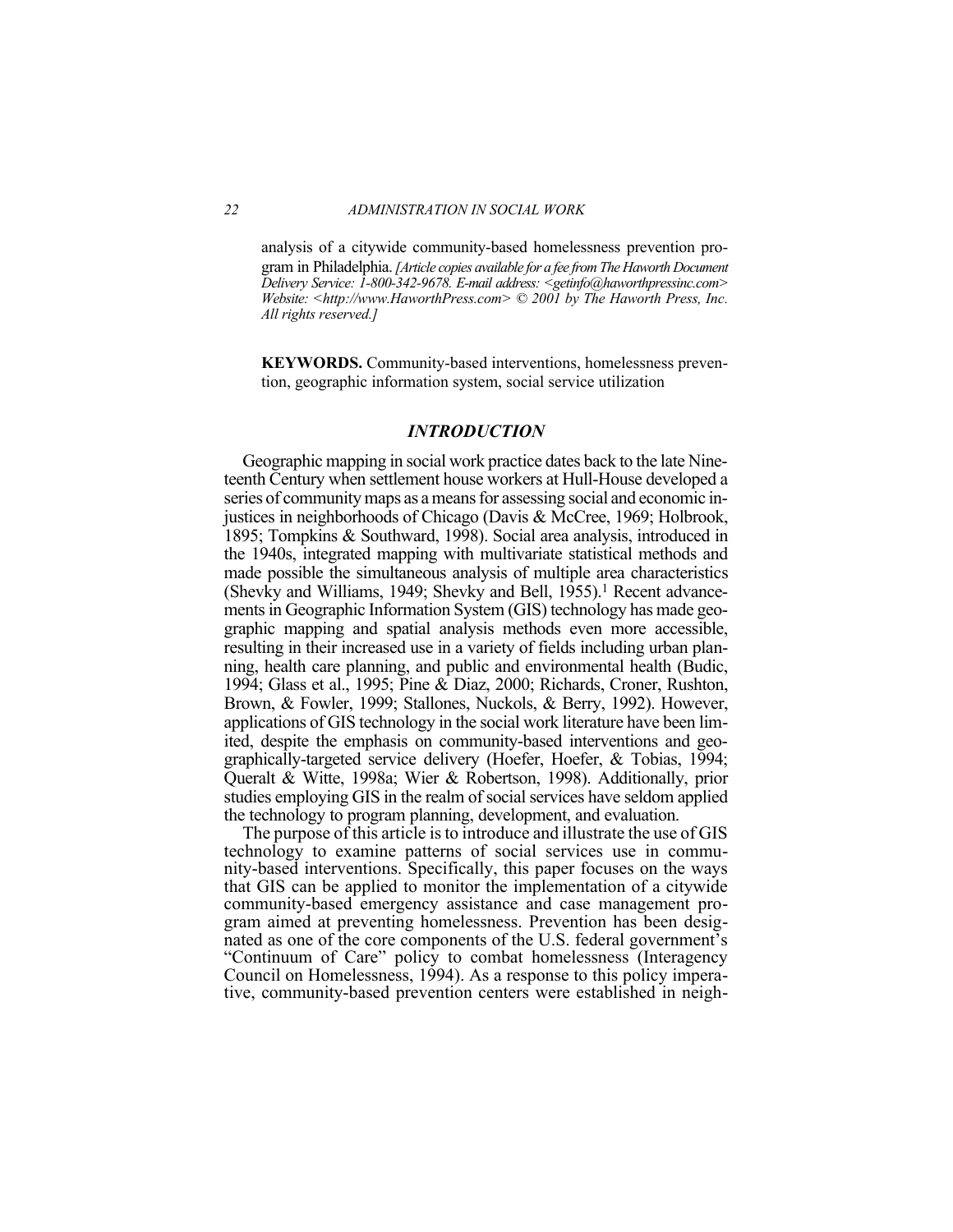borhoods in Philadelphia with the goal of diverting at-risk households from the public shelter system and connecting these households with community-based social services in order to stabilize their housing situation and income.

This article is structured as follows. We begin the paper by giving an overview of GIS and the ways that the technology has been applied to program planning, implementation, and evaluation. The overview is followed by a description of the Community-Based Homelessness Prevention Program (CHPP) in Philadelphia. The evaluation questions are then laid out and the data analytic procedures used to address the questions are discussed. Results of the analysis are described and concluding remarks are presented.

### $APPLICATIONS OF GEOGRAPHIC INFORMATION SYSTEM$ *70 PROGRAM PLANNING AND EVALUATION*

The term "Geographic Information System" (GIS) refers to geographically oriented computer technology that combines hardware, software, and data to analyze and display spatial and non-spatial information in a manner that is accessible for users (Exter, 1992; Maguire, 1991). GIS may be considered a special case of management information systems (MIS) with the functions of capturing, storing, retrieving, manipulating, analyzing, and displaying data which are spatially referenced (Department of the Environment, 1987; Maguire, 1991). Three types of benefits of GIS applications have been identified in the academic and professional fields. They are:  $(1)$  integration of data from a variety of agencies and sources using a common reference system;  $(2)$  spatial display of data that is easy to understand; and  $(3)$  innovative analysis of data to inform and support decision-making (Petzold, 1994). Specifically, from the users' point of view, GIS represents an important tool for managing and analyzing data about "where the features" are" (geographic coordinate data) and "what they are like" (attribute data)  $(Cox, 1995)$ .

In the past decade, GIS technology has increasingly been applied to inform program development and planning in the areas of health care, education, childcare, housing and homelessness. For example, Hirschfield, Brown, and Bundred (1995) used GIS to analyze the spatial distribution of community-based health services and the patients who use them in a community in Northwest England. The GIS database thus created was shown to be useful for assisting resource managers to plan and develop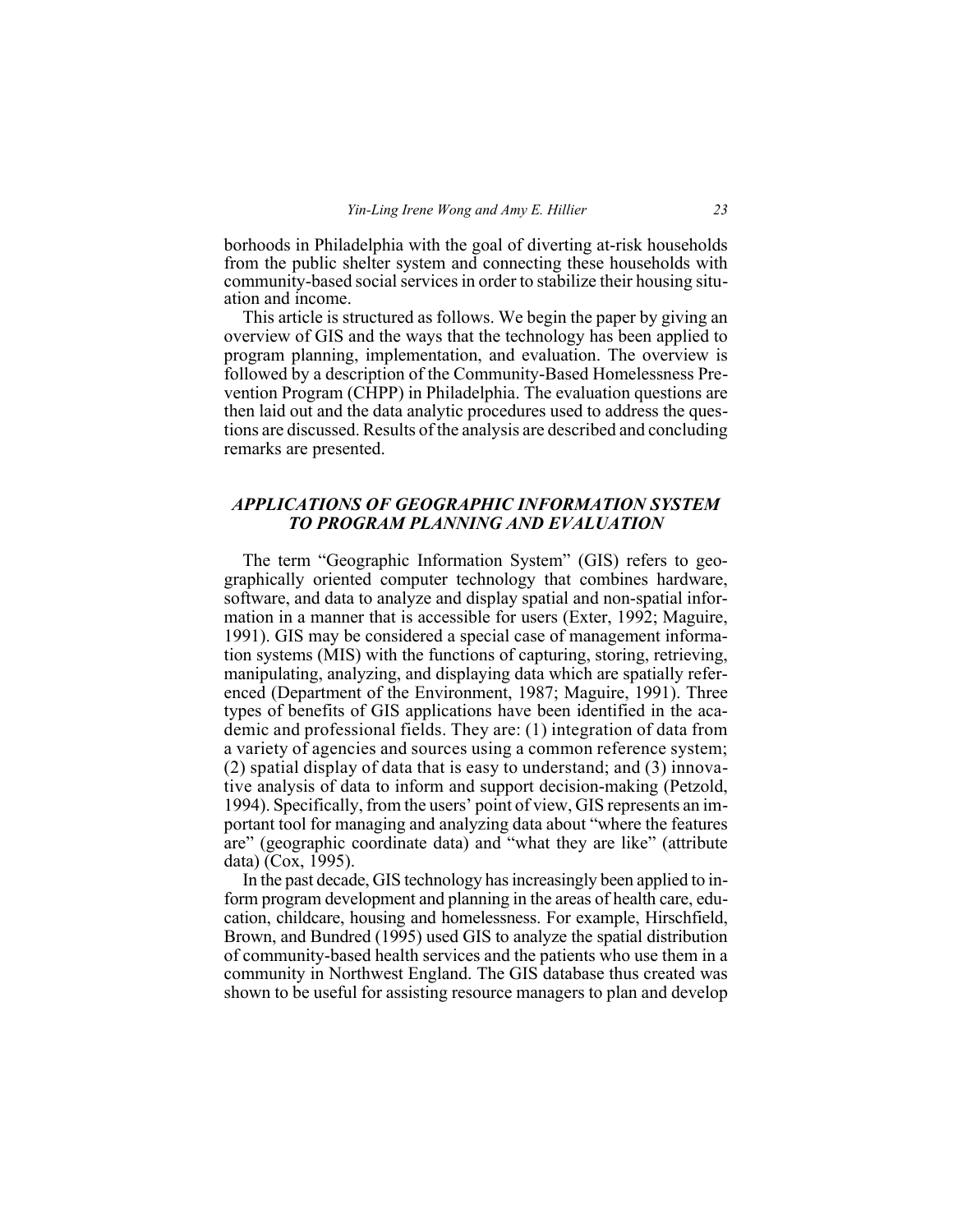community-based health services by identifying catchment areas for different services and by producing demographic, social and residential profiles for the patients who use them. In pursuit of a similar theme, Bullen, Moon, and Jones (1996) used GIS capacities to identify a nested hierarchy of localities for the management of primary health care in West Sussex, England. The derivation of localities was based on an array of spatial data including focal points of service provision, physical and psychological barriers to movement, administrative boundaries, and a large matrix of patient to general practitioner flows.

Based on tax assessor data, student records, and enrollment forecasts of a public school district in Southern California, Wilson (1994) demonstrated the application of GIS to determine the location of a new school and to draw school boundaries that would ensure reasonably balanced school enrollments based on ethnicity. Parsons, Chalkley, and Jones (1996), on the other hand, illustrated the way that GIS can be used to examine the effects of parental choice on geographically defined school catchment areas. The researchers pointed out that GIS is particularly useful for examining the "macro-structural" dimension of parental choice in terms of ease of access, home-school distance, and aggregate patterns of student flows, which has been neglected by researchers using traditional data collection methods such as standard questionnaires and interview surveys.

In three recent articles, Queralt and Witte (1998a; 1998b; 1999) demonstrated how GIS technology could be used to describe the geographic distribution of childcare facilities, to examine the relationship between socioeconomic characteristics and neighborhood supply of licensed childcare, and to identify geographical areas with the greatest unmet heed for childcare services. To highlight the utility of GIS for social work practice, the authors further illustrated how their geographically referenced data may help social services administrators locate areas with potential service-availability gaps, as well as areas that require client outreach.

Using prior address distribution of households admitted to public shelters in New York City and Philadelphia, Culhane, Lee, and Wachter  $(1997)$  conducted GIS analysis to identify communities with high risk of homelessness and to examine socio-economic and demographic characteristics that are associated with the risk. Three dense clusters of homeless origins were found in Philadelphia and three in New York City, accounting for, respectively,  $67\%$  and  $61\%$  of shelter admission. The researchers also found that the rate of shelter admission is strongly predicted by a number of demographic and socio-economic distress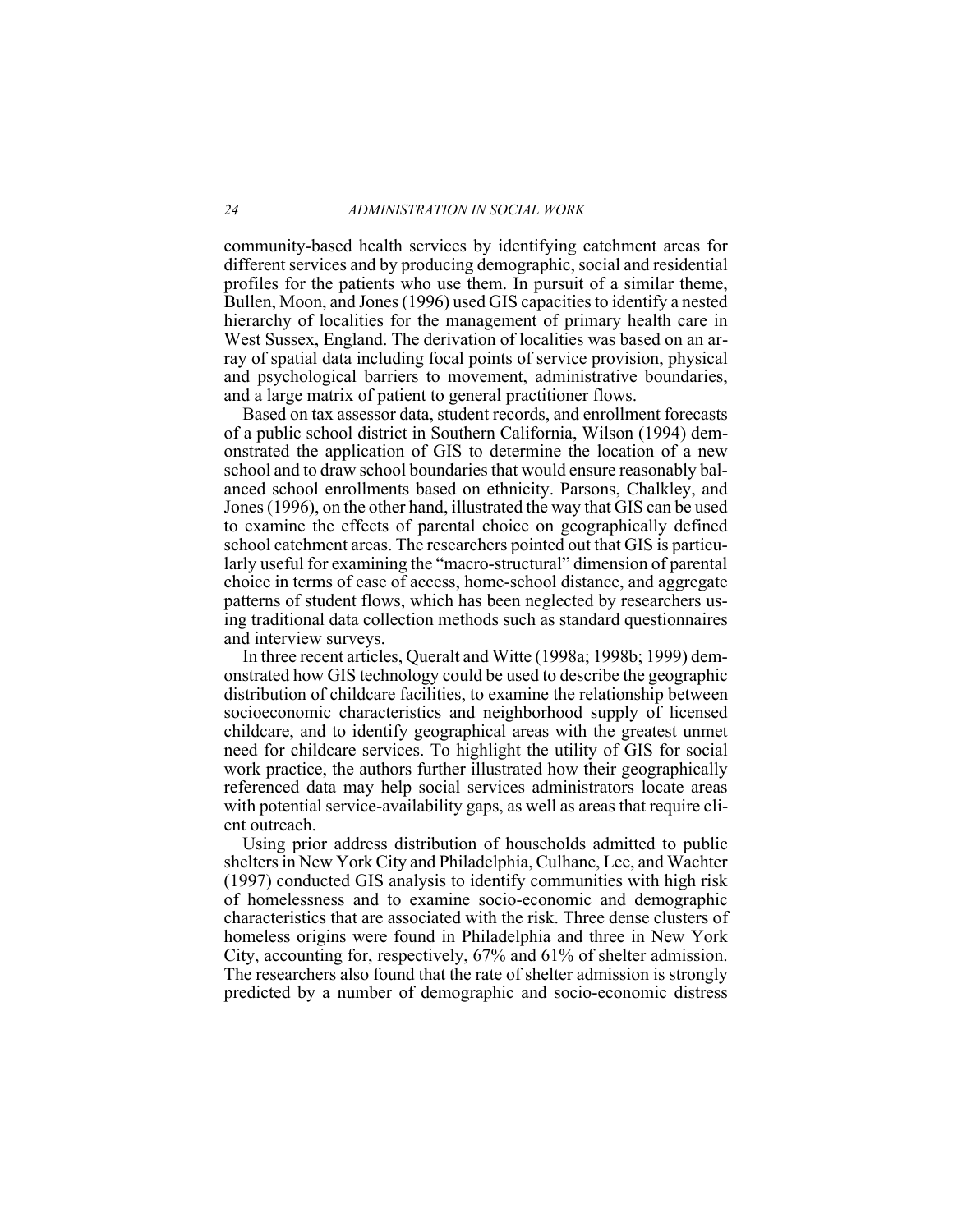factors including concentration of female-headed households with young children, poverty, persons of African-American descent, unemployment, housing abandonment, housing vacancy, housing overcrowding, and high rent-to-income ratio.

In summary, the foregoing studies attest to the potential use of GIS in various arenas of social planning and social services administration. In the following sections, we undertake a step-by-step approach to illustrate the GIS method to evaluate the implementation of a community-based homelessness prevention program.

#### $\emph{COMMUNITY-BASED}$  HOMELESSNESS **PREVENTION PROGRAM: PROGRAM THEORY AND DESIGN**

The concept of community-based prevention is predicated on the idea that emergency assistance and case management services should be available near where program participants live in order to facilitate service accessibility and participants' connection with other local health, education, and human service agencies to meet their service needs. The Community-Based Homelessness Prevention Program  $(CHPP)$  was initially launched as a pilot program in 1994 and expanded to its full capacity in 1997. The program was designed as one of the key components of City of Philadelphia's Homeless Assistance Continuum of Care system (Interagency Council on Homelessness, 1994), which comprises a typical array of housing and support services ranging from emergency shelters, transitional housing and permanent supportive housing. In the context of this array of services, the goal of homelessness prevention is to divert at-risk households from using public shelters by providing emergency cash assistance to address immediate housing crisis and by connecting at-risk households to community-based social services.

The concept of community-based prevention in Philadelphia has been informed by shelter utilization research conducted by Culhane and colleagues (Culhane et al., 1997). The three dense clusters of homeless origins, as noted in the previous section, are designated as the target areas for homelessness prevention. The idea of targeting services to high-risk areas is consistent with the "selected prevention" concept used by Gordon  $(1983, 1987)$ .<sup>2</sup> In the design of CHPP, selected prevention is undertaken through locating community-based prevention sites in geographic areas that have a demonstrably high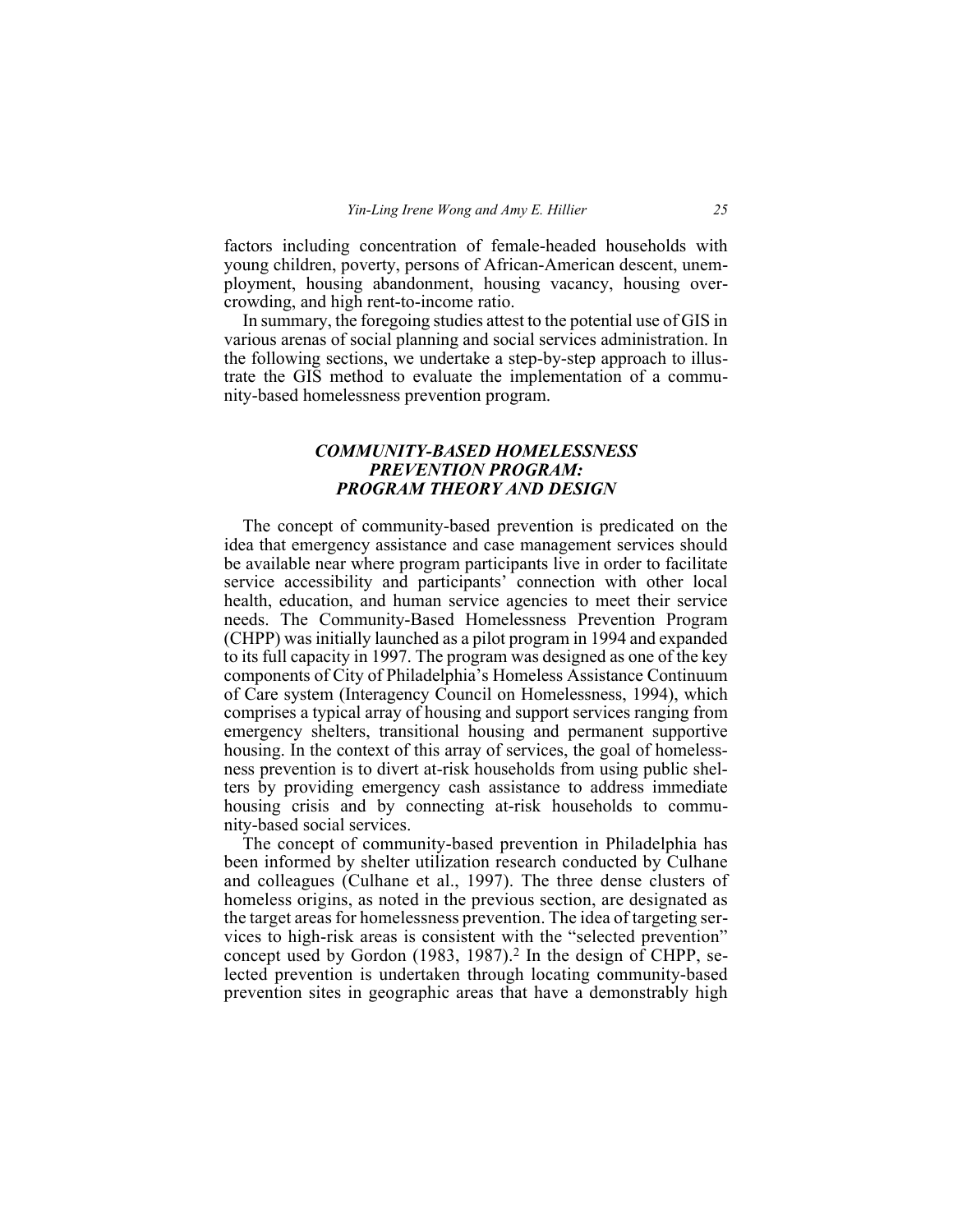rate of public shelter use according to prior address information of public shelter clients.

Six homelessness prevention centers were established in areas of Philadelphia where a high rate of shelter use has been reported among their residents. A seventh program site, located in the downtown area (Center City), was added because it is accessible by public transportation to residents throughout the City. The CHPP adopts a two-pronged approach to prevention by coupling emergency financial assistance with case management services. The rationale of this approach is to help at-risk households deal with their immediate needs, while at the same time addressing the complicated factors that have precipitated the crisis. thus reducing the risk of shelter use in the future.

Managers at the homelessness prevention program sites are expected to provide outreach to potential participants who live in the immediate area through a referral network of locality-based services agencies and through direct publicity. To obtain homelessness prevention services, potential participants must "prove" their eligibility by a complete documentation of their "near-homeless" status as indicated by their receipt of foreclosure notice, eviction notice, or utility shut-off notice. Services provided under the CHPP include a maximum grant of \$1,200 to be paid toward rent, mortgage, or utility; reimbursement of job search expenses; and six-month case management services.

### **EVALUATION QUESTIONS**

The primary goals of this paper are twofold: to examine the patterns of services use in relation to the concept of community-based homelessness prevention, and to identify ways to improve the targeting of prevention services to communities whose residents experience a high risk of homelessness. Two specific questions are formulated to achieve these goals.

- 1. What is the geographic distribution of CHPP participants in relation to the distribution of the risk of homelessness and the location of homelessness prevention sites?
- 2. In what ways can the location of CHPP sites be modified to facilitate a closer adherence to the concept of community-based homelessness prevention?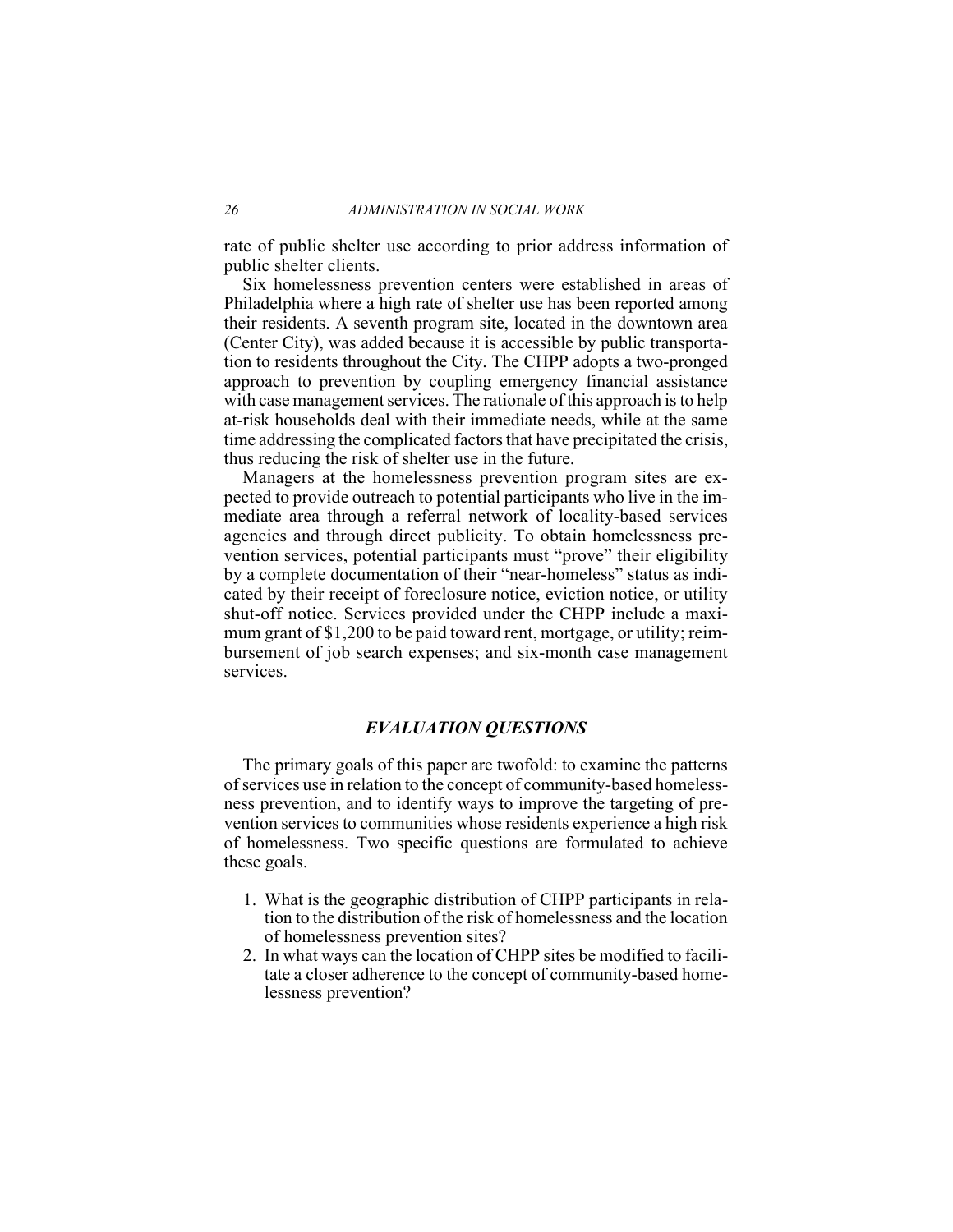#### **DATA AND METHODS**

#### **Description of Databases**

To address the evaluation questions, databases from the management information systems of CHPP and the city's centralized public shelter system (Office of Emergency and Shelter Services, acronym OESS) were obtained as part of the evaluation contract the senior author established with the city. For the purpose of this study, the CHPP database includes residential addresses of participants who received emergency assistance and case management services during the evaluation period from December 1, 1997 through November 30, 1998. The OESS database includes prior residential addresses of households that had sought shelter in the city's centralized public shelter system during the corresponding period. In addition to the two administrative databases, we extracted a number of demographic, housing, and socio-economic variables (to be described below) from the 1990 U.S. Census data file for Philadelphia (Summary Tape Files 1A and 3A).<sup>3</sup>

The CHPP database contains 1,943 unduplicated addresses of households that had received prevention services during the evaluation period. The addresses matched with the city's street file at a very acceptable rate  $(97%)$ , resulting in the identification of 1,885 addresses.<sup>4</sup> Prior addresses from the OESS database, however, turned out to be more problematic. Of the 9,156 households that had sought public shelter between December 1, 1997 and November 30, 1998, only 62%  $(5,677)$  gave a prior residential address in Philadelphia. A total of 4,116 (78% of 5,677) of these addresses matched the list of addresses in Philadelphia and can be mapped in GIS.

The substantial amount of missing information on Philadelphia addresses prior to shelter use is not unanticipated considering the high residential instability experienced by a significant portion of the homeless population (Kuhn & Culhane, 1998) and given the fact that not all homeless persons were residents of the city in which shelter services are provided.<sup>5</sup> Nevertheless, the low yield rate of prior addresses should be considered a limitation of the study. At best, the prior addresses, through their aggregation, should be taken as a proxy for the areas in which households seeking public shelter have had some recent residence. In using the prior address data as a proxy, we make a strong assumption that missing prior addresses are distributed among various areas in the city in the same pattern as prior addresses that did match.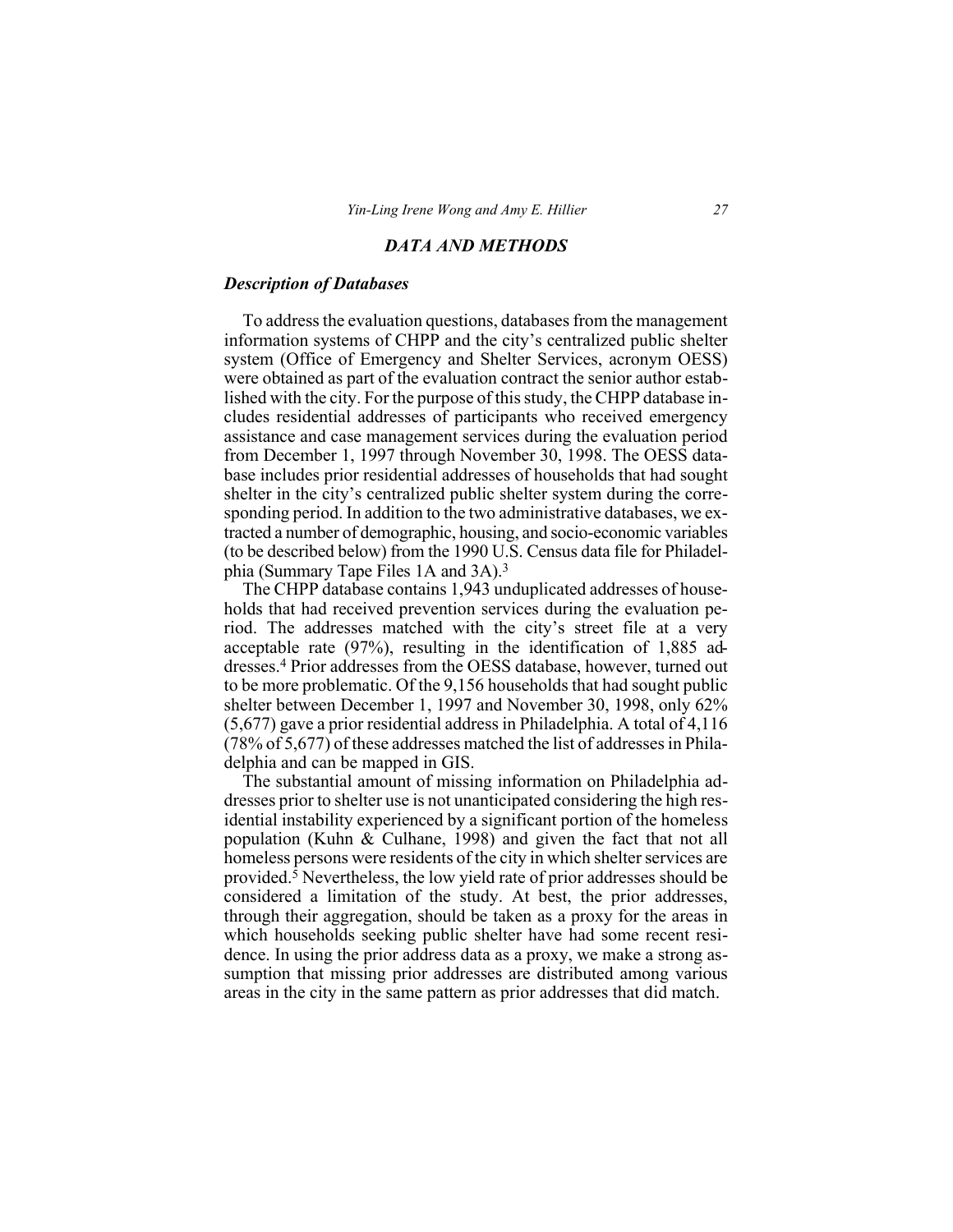#### ADMINISTRATION IN SOCIAL WORK

#### **Transforming Address Records into GIS and Integration of Data**

In this study, we undertook two steps to prepare, manage and display the GIS data. First, we "geo-coded" CHPP and OESS records using the street addresses of program participants in conjunction with the street file for Philadelphia. Geo-coding refers to the process of converting addresses to points on a map by assigning the  $\mathrm{K}^{\prime\prime}$  and "Y" coordinates (i.e., specific latitudes and longitudes). These records would appear as "dots" or "points" on the maps, specifying the locations of CHPP participants and prior residences of OESS clients. After geo-coding the records, we counted the number of CHPP and OESS addresses in each census tract by overlaying a map of census tracts in Philadelphia on a map containing the CHPP or OESS addresses. The aggregate address data at the census tract level were then merged with demographic, housing, and socio-economic data from the 1990 U.S. Census using a dBase file format. Using ArcView, a desktop software package for GIS analysis, each data element was then displayed as a layer in a map to facilitate analysis.

#### **Construction of Variables: Location Quotients and Social** and Economic Distress Factor

The units of analysis in this study are census tracts. There are 365 census tracts in Philadelphia, of which 29 are primarily non-residential tracts including parks, airports, and ship and strengthends. We excluded the non-residential tracts from our analysis, resulting in a total of 336 tracts. Since the tracts vary widely in population density, percentages are computed for most of the variables included in the study.

*Location quotient*–To analyze the distribution of the CHPP participants and prior addresses of shelter users with the matic maps by census tract, we used location quotients (Culhane et al., 1997). The location quotient (LQ) is a ratio that compares the rate of a certain event or phenomenon for a unit area to the rate for a larger area that encompasses it (Bendavid-Val, 1983). In this study, census tracts represent unit areas and the city of Philadelphia represents the larger area. For example, if the overall city rate of prior addresses of OESS clients is .007 (i.e., 7 out of 1000 addresses in the city have a record in OESS), then a census tract with a rate of .014 (i.e., 14 out of 1000 addresses in the census tract have a record in OESS) would have an LQ of 2. Location quotients are a convenient way of standardizing data because census tracts vary in population size. Location quotients below one indicate that the census tract

28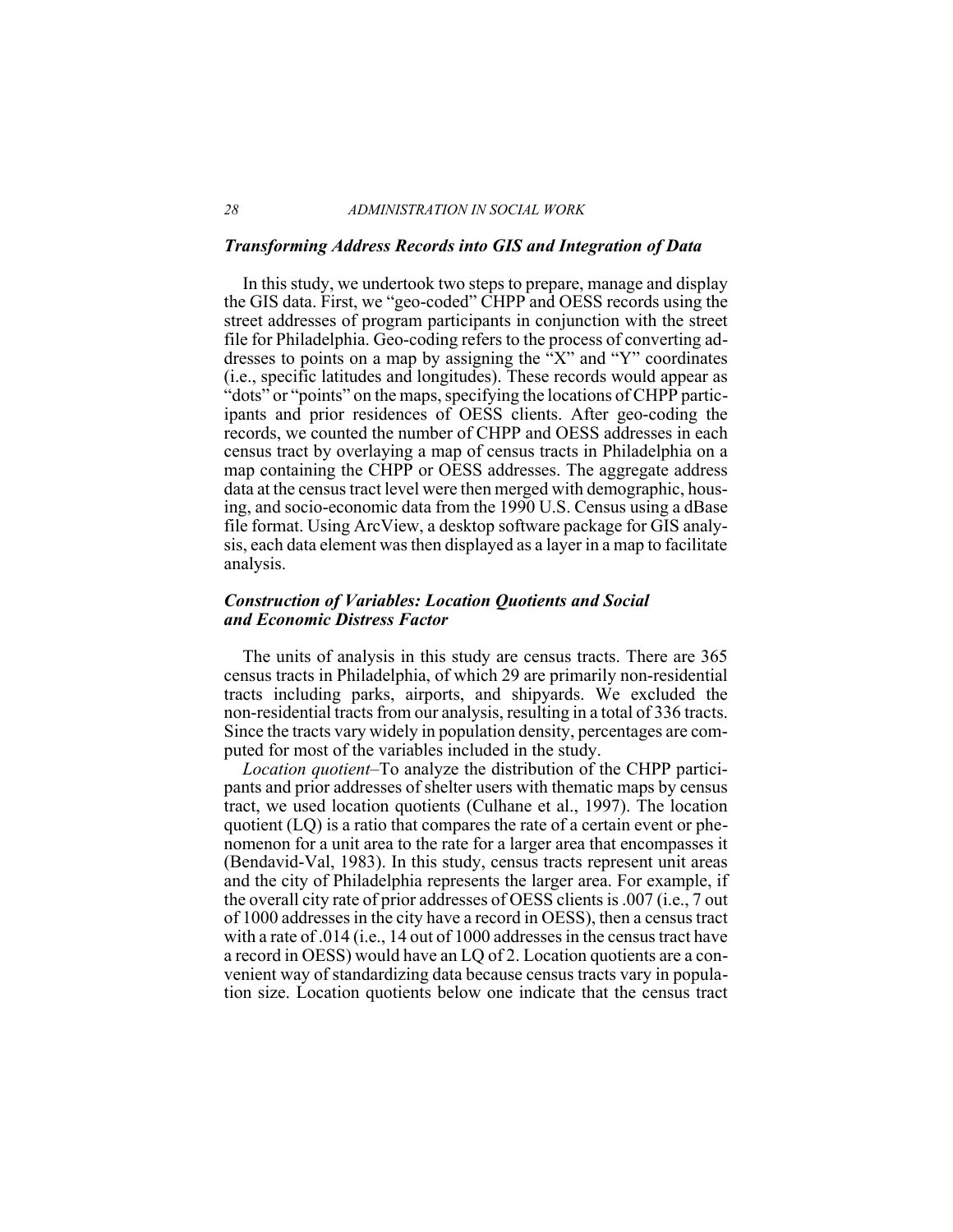rate is less than the city rate. Location quotients above one indicate how many times greater the census tract rate is from the city rate.

*Social and economic distress factor–Given the limitation of the prior* address variable discussed above, it was necessary to construct an alternative measure to capture the differential risk of homelessness among residents living in various census tracts in the city. Based on the work of Culhane et al. (1997), we identified five blocks of variables that have been shown to be associated with the risk of homelessness at the census tract level. These blocks of variables include: (1) race/ethnicity (blacks, Hispanics); (2) household structure (female-headed households with children age under 6, one-person households, households with subfamilies, overcrowded households); (3) community disinvestments (boarded up housing units, vacant housing units);  $(4)$  instability (recent move in 1989-90, rental housing); and  $(5)$  economic risk (households with public assistant income, households below 75% of poverty line, unemployment, rent-income ratio). All variables with the exception of the rent-income ratio are standardized as percentages.

Since the indicators of potential risks are highly correlated (correlation matrix available upon request), we used principal components analysis with varimax rotation to determine a smaller number of factors that can be used in the analysis (Coulton, Korbin, Su, & Chow, 1995;  $Kim & Mueller, 1978)$ . Principal component analysis results, presented in Table 1, suggest that three factors adequately summarize the data and explain 78% of the variance. The first factor, which explains the largest proportion of variance  $(42.8\%)$ , is labeled social and economic distress (or distress factor). Eight of the 14 variables are loaded on this factor. Census tracts with a high score on this factor have high concentration of African Americans, female headed households with children age under 6, households with public assistance income, households with income below 75% of the poverty line, households with subfamilies, and unemployed persons. These tracts are also characterized by visible community disinvestments indicated by high rates of boarded-up and vacant housing units.

The second factor, which we label instability, includes percent of one-person households, percent of households that recently moved (one year before the 1990 Census), percent of rental units, and rent-income ratio. This factor explains 21.8% of the variance in the factor model. As Table 1 indicates, census tracts with a high score on this factor represent areas with a high concentration of one-person households and rental units and whose residents are residentially mobile. Although residents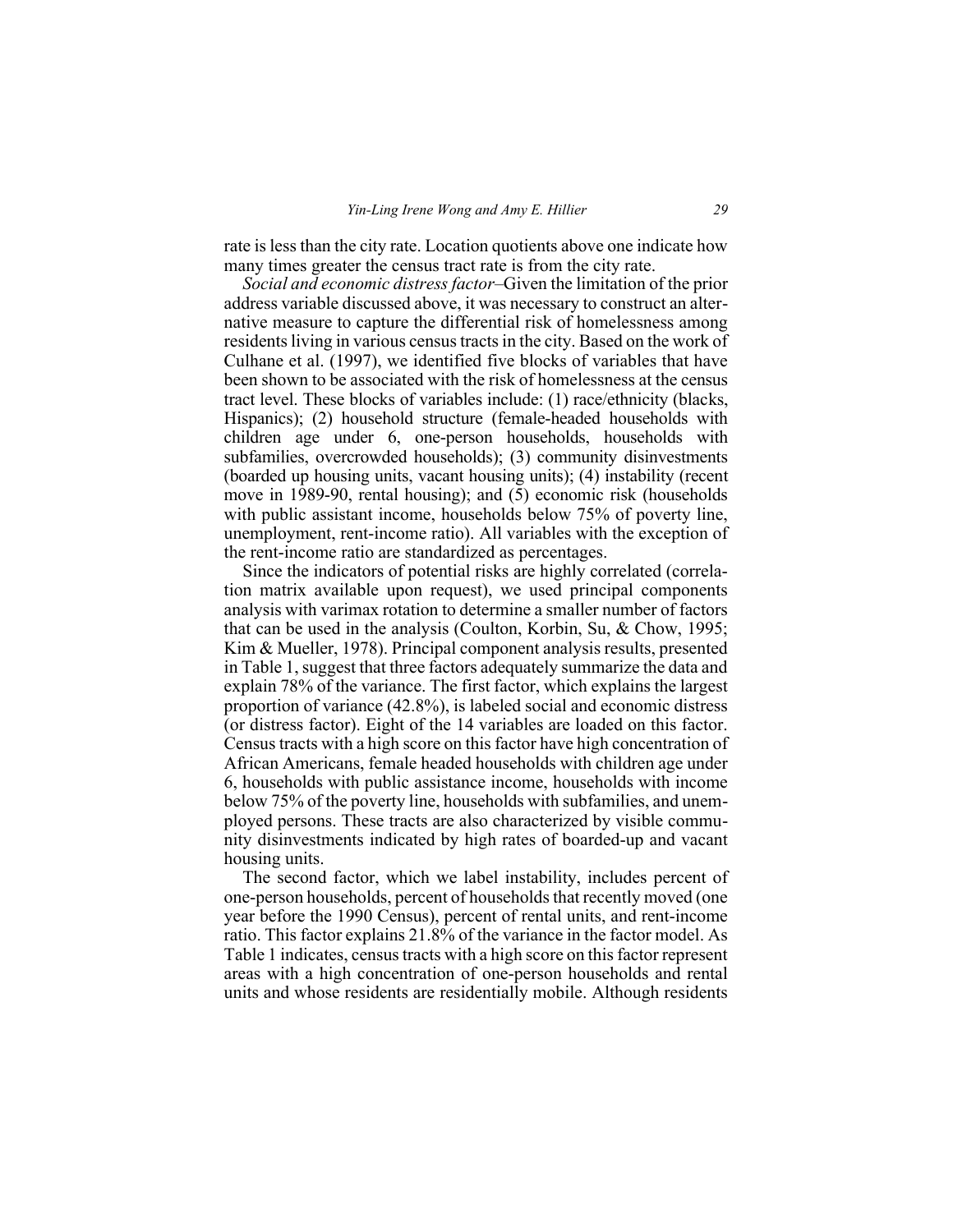TABLE 1. Means, Standard Deviations, Final Commonalities, Rotated Factor Loadings, and Percent Variance Explained for Factor Model of Risk of Homelessness

|                                                                      |       |                               |               |                 |             | Factor 3    |
|----------------------------------------------------------------------|-------|-------------------------------|---------------|-----------------|-------------|-------------|
|                                                                      |       | Standard<br>Final<br>Factor 1 |               | Factor 2        | Hispanic-   |             |
| Variable                                                             | Mean  | Deviation                     | Commonalities | <b>Distress</b> | Instability | Overcrowded |
|                                                                      |       |                               |               |                 |             |             |
| Proportion of Hispanics                                              | 0.055 | 0.127                         | 0.790         | 0.019           | 0.016       | 0.889       |
| Proportion of Blacks                                                 | 0.390 | 0.395                         | 0.758         | 0.855           | $-0.030$    | $-0.166$    |
| Proportion of female headed<br>households with children<br>under 6   | 0.059 | 0.061                         | 0.784         | 0.715           | 0.000       | 0.522       |
| Proportion of one-person<br>households                               | 0.316 | 0.114                         | 0.835         | $-0.158$        | 0.850       | $-0.296$    |
| Proportion of households with<br>public assistance income            | 0.149 | 0.130                         | 0.875         | 0.758           | 0.031       | 0.547       |
| Proportion of households with<br>income 75% below poverty            | 0.152 | 0.127                         | 0.870         | 0.725           | 0.290       | 0.511       |
| Proportion of households<br>recently moved (1989-90)                 | 0.152 | 0.094                         | 0.731         | $-0.181$        | 0.824       | 0.141       |
| Proportion of overcrowded<br>households (over 2 persons<br>per room) | 0.004 | 0.008                         | 0.731         | 0.173           | 0.140       | 0.826       |
| Proportion of subfamilies                                            | 0.056 | 0.048                         | 0.777         | 0.813           | $-0.274$    | 0.200       |
| Proportion of boarded-up<br>housing units                            | 0.024 | 0.038                         | 0.719         | 0.832           | 0.166       | 0.015       |
| Proportion of vacant housing<br>units                                | 0.109 | 0.073                         | 0.721         | 0.658           | 0.535       | $-0.047$    |
| Proportion of persons<br>unemployed                                  | 0.057 | 0.034                         | 0.762         | 0.834           | $-0.022$    | 0.256       |
| Proportion of rented housing<br>units                                | 0.388 | 0.209                         | 0.858         | 0.243           | 0.886       | 0.118       |
| Rent income ratio                                                    | 0.184 | 0.060                         | 0.640         | 0.160           | 0.714       | 0.324       |

#### **Note. N = 336.**

**Percent variance explained: 77.5%**

in "residentially unstable" tracts pay a high portion of their income on rent, they are not necessarily impoverished.

The third factor is labeled Hispanic-overcrowded and explains 12.9% of the variance. As shown in Table 1, this factor represents the degree of concentration of Hispanic and overcrowded households. Moreover, further analysis (results not shown, but to be provided upon request) indicates that census tracts that are high on the Hispanic-overcrowded factor (a factor score of 2 or above) have a concentration of poverty and public assistance households that is comparable to census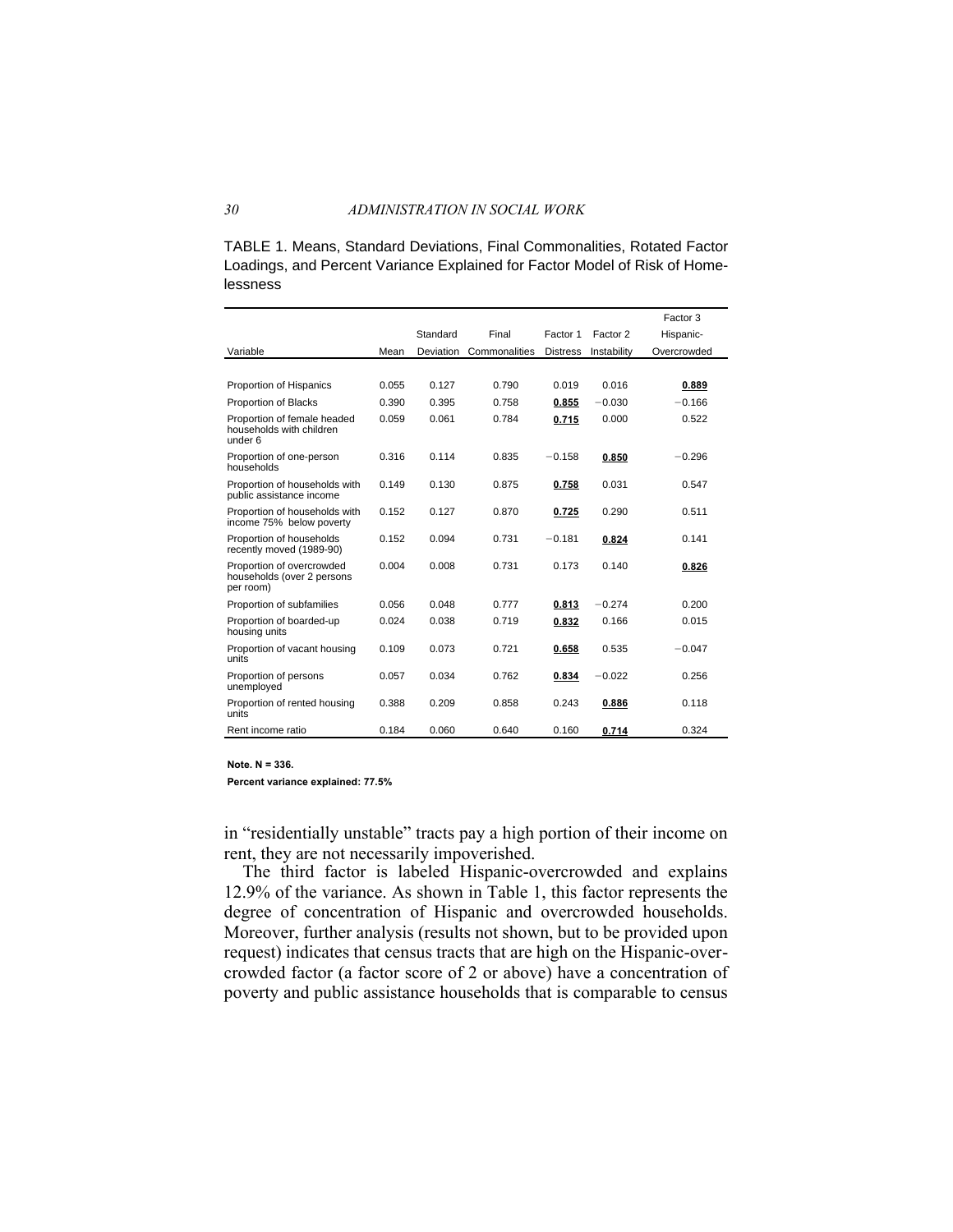tracts that are high on social and economic distress factor (also measured as having a factor score of 2 or above). Census tracts that are high on the Hispanic-overcrowded factor, however, do not show significant signs of community disinvestments (i.e., with high concentration of boarded-up and vacant housing units), as is the case among census tracts that are high on the distress factor. As the next section explains, we used scores on the social and economic distress factor to identify geographic areas with residents facing a high risk of homelessness.

#### **RESULTS**

#### The Geographical Distribution of CHPP Participants in Relation to the Concept of Community-Based Homelessness Prevention

The geographic distribution of CHPP participants–Figure 1 shows a census tract map of the distribution of CHPP clients, standardized using location quotients. The locations of the seven homelessness prevention sites were geo-coded on the map. Clearly, there is a cluster of relatively high utilization  $(LO > 3.01)$  among census tracts surrounding program site 1 in the neighborhood known as Point Breeze (labeled in Figure 1). As the descriptive statistics on the Point Breeze CHPP service cluster in Table 2 shows, 289 participants, or 15% of all CHPP participants ( $N =$ 1,885), came from the 11 census tracts comprising this service cluster. The Point Breeze CHPP service cluster makes up of 3.5% of the city's total households and 5.7% of the city's poverty households with income below 75% of the poverty line.

Another cluster of concentrated homelessness prevention service use is located around program site 5 in the North Philadelphia area (labeled in Figure 1). As the descriptive statistics on the North Philadelphia CHPP service cluster in Table 2 shows, the 19 census tracts, varying in CHPP utilization rate from 1.2 to 4.5 LQ, together account for  $16.2\%$  of all households participating in the CHPP (305 out of a total of 1,885) participants). The North Philadelphia CHPP service cluster makes up of 6.2% of the City's total households but 13.1% of the City's poverty households.

Comparing the "CHPP LQ" column of the two service clusters (Table 2) shows that residents of the Point Breeze service cluster were more likely to receive homelessness prevention services than residents of the North Philadelphia service cluster. All census tracts comprising the Point Breeze service cluster have a CHPP LQ of 3.33 and over, com-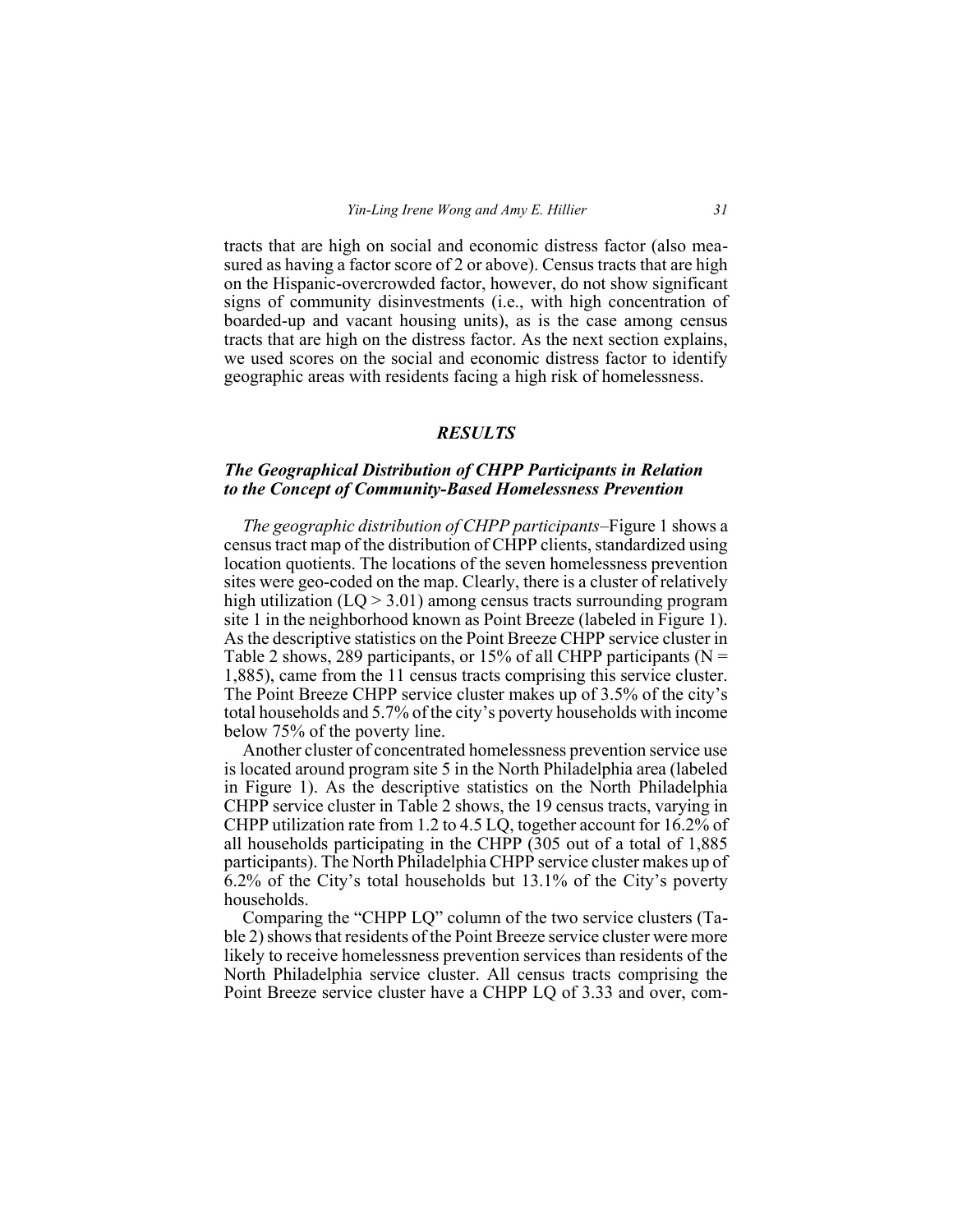



pared to only 4 out of the 19 census tracts comprising the North Philadelphia service cluster. Despite this difference, it is unlikely that program site 1 is inappropriately targeting its services to Point Breeze residents or that the residents are over-utilizing homelessness prevention services since stringent eligibility criteria were imposed on program participation at all sites. While our analysis identifies this pattern of service utilization, it does not explain it. Addressing the question of why a certain distribution pattern exists requires the employment of other data collection procedures including interviews with program staff and survey of potential program participants.

 $32$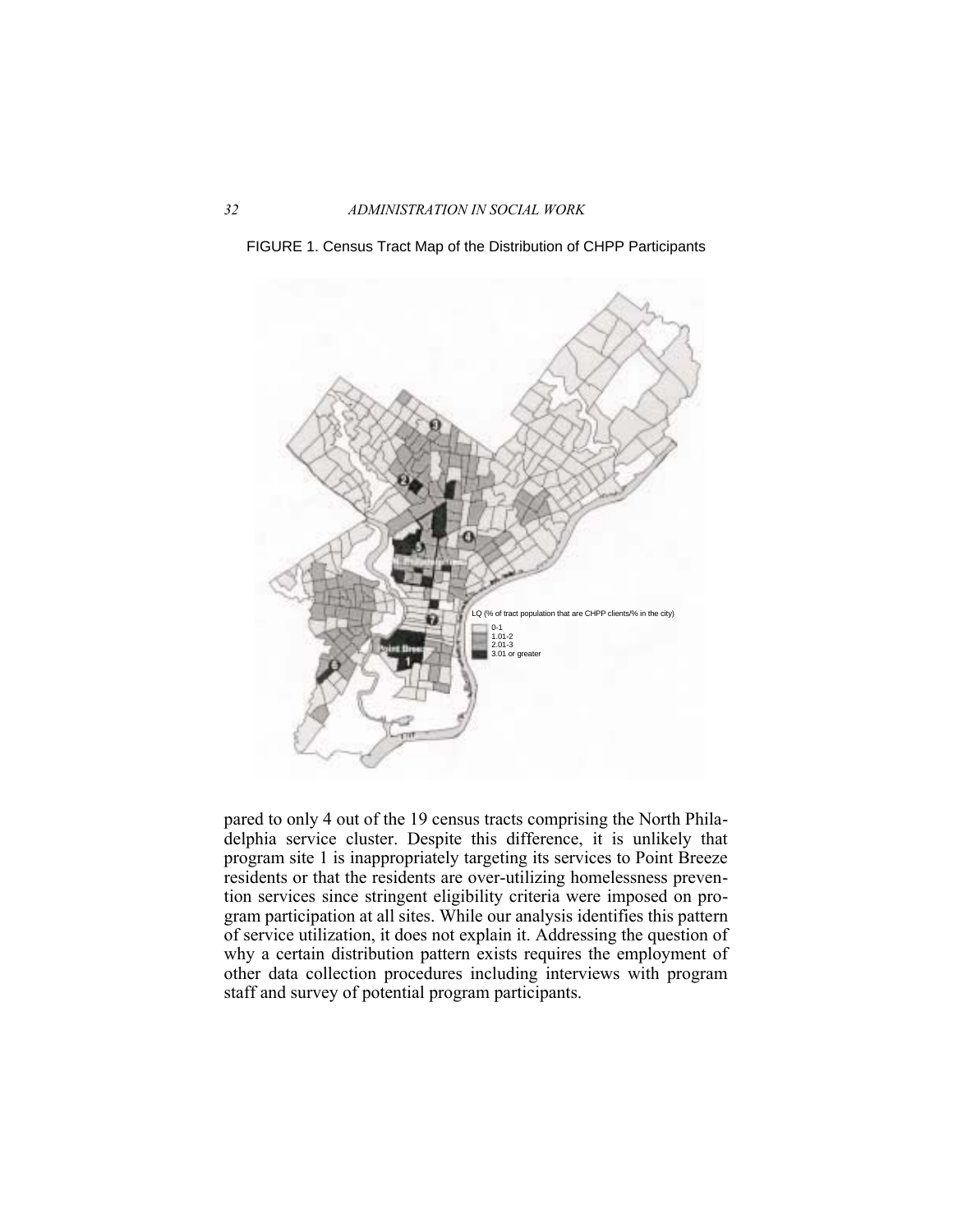TABLE 2. Descriptive Statistics of the CHPP Service Clusters and Listing of Census Tracts by CHPP Service Use, Prior Address, and Distress Factor

#### **Point Breeze CHPP Service Cluster**

#### **North Philadelphia CHPP Service Cluster**

Total number of households: 20,977 Total number of poverty households: 4,896 Percent of City's household: 3.5% Percent of City's poverty households: 5.7% Total number of households: 37,629 Total number of poverty households: 11,149 Percent of City's households: 6.2% Percent of City's poverty households: 13.1%

|          | <b>CHPP</b> | Prior address | <b>Distress</b> |          | <b>CHPP</b> | Prior address | <b>Distress</b> |
|----------|-------------|---------------|-----------------|----------|-------------|---------------|-----------------|
| Tract ID | LQ          | LQ            | Factor          | Tract ID | LQ          | LQ            | Factor          |
| 0019     | 8.38        | 4.86          | 1.74            | 0200     | 4.51        | 4.15          | 1.20            |
| 0021     | 6.08        | 1.76          | 1.41            | 0148     | 3.93        | 4.53          | 2.45            |
| 0031     | 5.44        | 2.62          | 1.31            | 0203     | 3.71        | 2.55          | 1.74            |
| 0020     | 5.28        | 2.26          | 1.26            | 0137     | 3.33        | 3.03          | 1.70            |
| 0022     | 4.80        | 2.51          | 1.11            | 0169     | 3.29        | 2.74          | 1.59            |
| 0032     | 4.19        | 2.12          | 1.07            | 0172     | 3.23        | 2.05          | 1.12            |
| 0033     | 3.97        | 1.82          | 0.44            | 0140     | 3.23        | 5.01          | 1.90            |
| 0037     | 3.90        | 1.03          | 0.01            | 0201     | 3.17        | 3.08          | 1.14            |
| 0014     | 3.87        | 2.58          | 0.54            | 0173     | 2.88        | 2.18          | 1.48            |
| 0013     | 3.58        | 2.24          | 0.94            | 0151     | 2.66        | 2.67          | 1.78            |
| 0030     | 3.33        | 1.42          | 0.36            | 0202     | 2.37        | 2.32          | 1.23            |
|          |             |               |                 | 0167     | 2.30        | 3.50          | 1.58            |
|          |             |               |                 | 0149     | 1.86        | 2.96          | 1.88            |
|          |             |               |                 | 0168     | 1.70        | 2.62          | 1.77            |
|          |             |               |                 | 0153     | 1.70        | 4.67          | 2.21            |
|          |             |               |                 | 0152     | 1.34        | 3.11          | 3.48            |
|          |             |               |                 | 0139     | 1.22        | 4.79          | 1.87            |
|          |             |               |                 | 0138     | 1.18        | 3.02          | 2.26            |
|          |             |               |                 | 0147     | 1.15        | 4.62          | 3.69            |

Total number of CHPP participants: 289 Total number of census tracts: 11

Total number of CHPP participants: 305 Total number of census tracts: 19

**Note. Total number of households in the City: 603,069; total number of poverty households: 85,330. Poverty households are defined as households with income below 75% of the poverty line. Highlighted are tracts with a prior address LQ of more than 3 or a distress factor score of more than 2.**

The geographic distribution of CHPP participants in relation to the distribution of the risk of homelessness-Prior addresses of households that have sought emergency shelter services were aggregated by census tracts in order to compare the geographic distribution of the risk of homelessness to that of CHPP participants. Comparison between Figures 1 and 2 shows that while all 11 census tracts comprising the Point Breeze service cluster have a CHPP participation rate that is more than 3 times the city rate, only one of the 11 tracts in the cluster has an LQ of more than 3 on prior addresses (comparing the "CHPP LQ" and "Prior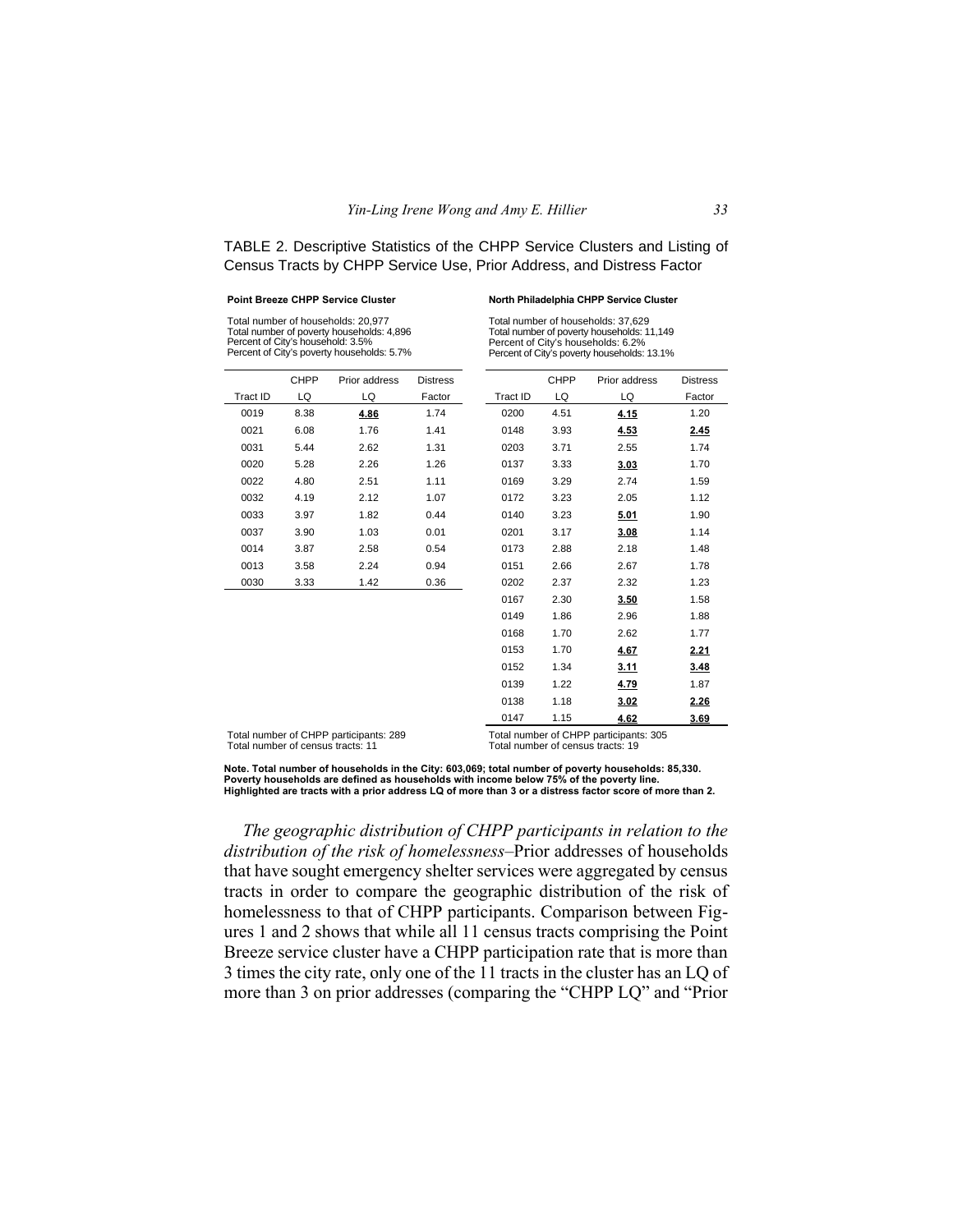Address LQ" columns of Table 2). By way of contrast, 11 out of 19 census tracts in the North Philadelphia service cluster have a very high rate of homelessness, as indicated by a prior address LQ of greater than 3.

Figure 3 further shows that none of 11 tracts in the Point Breeze service cluster falls into the category with the highest concentration of social and economic distress (refer to the "Distress Factor" column of Table 2), defined as having 2 standard deviations above the mean distress factor score (standardized to be 0). In contrast, five out of the 19 tracts in the North Philadelphia service cluster have a distress factor score that is more than 2 standard deviations above the mean, and all 19 tracts have a factor score at least 1 standard deviation above the mean.

The maps displayed (Figures 1-3) give an impression of the spatial relationship between the level of CHPP service use and the distribution of risk of homelessness among census tracts in the city. The Pearson correlation coefficients in Table 3 show that the rate of CHPP participation is moderately correlated with both the rate of shelter use (as indicated by prior addresses) and the extent of social and economic distress in a census tract. The correlation between the risk of homelessness as measured by the rate of shelter use within a census tract and social and economic distress is very high, indicating a dependable relationship between the two variables.<sup>6</sup>

*Distance traveled by CHPP participants at different sites-Table 4* examines the geographic distribution of CHPP participants in relation to the location of homelessness prevention sites by calculating the distance that CHPP participants had to travel to obtain homelessness prevention services. Recall that the program site 7 was chosen because of its central location and was not designed to be a community-based service site. From the data displayed in Table 4, it is clear that great disparity exists in relation to the distance traveled by participants receiving services at the 7 prevention sites. As expected, participants at program site 7 (the Center City site) traveled the longest distance by far, with 74% of the site's participants traveling more than 3 miles to receive prevention services. In contrast, participants receiving services at program site 1 tend to make the shortest journey to the prevention center. Only 12% of its participants traveled more than 3 miles to the prevention center.

The location of program site 3 and the distance its participants had to travel to receive services at the site warrants some consideration. Given its location at the border of the city, program participants could be expected to travel a greater distance to receive services there. However, program site 6 is also located at the edge of the city (refer to Fig-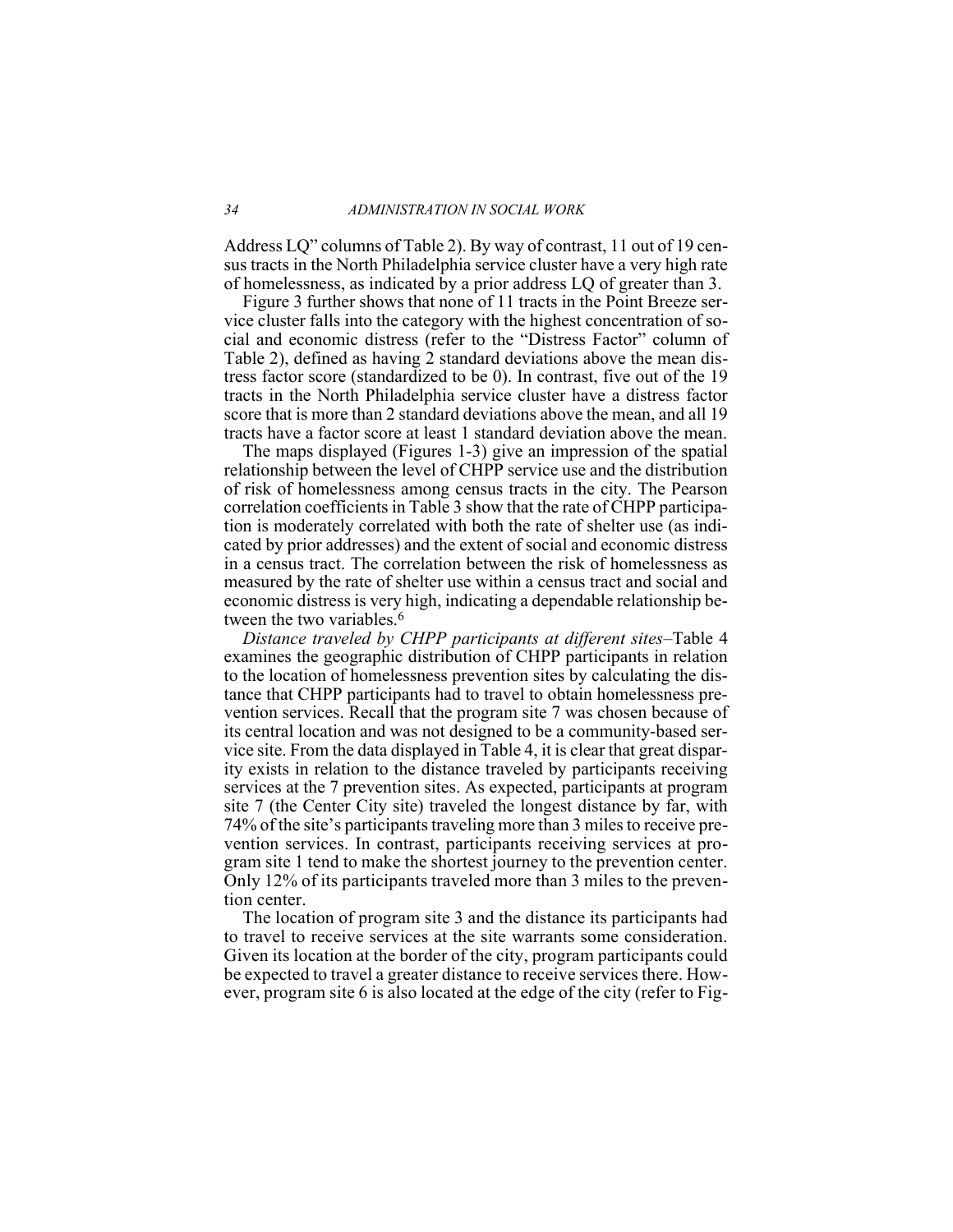FIGURE 2. Census Tract Map of the Distribution of Prior Addresses (OESS)



ure 4), but participants do not travel as far to receive services at that site. Apparently, the difference between program sites 3 and 6 is that the latter is the only prevention center that provides services to a relatively expansive area west of the Schuylkill River (labeled in the map), covering neighborhoods in the West Philadelphia and Southwest Philadelphia areas. Indeed, Figure 4 shows that nearly all participants  $(97%)$  at program site 6 came from census tracts west of the Schuylkill River.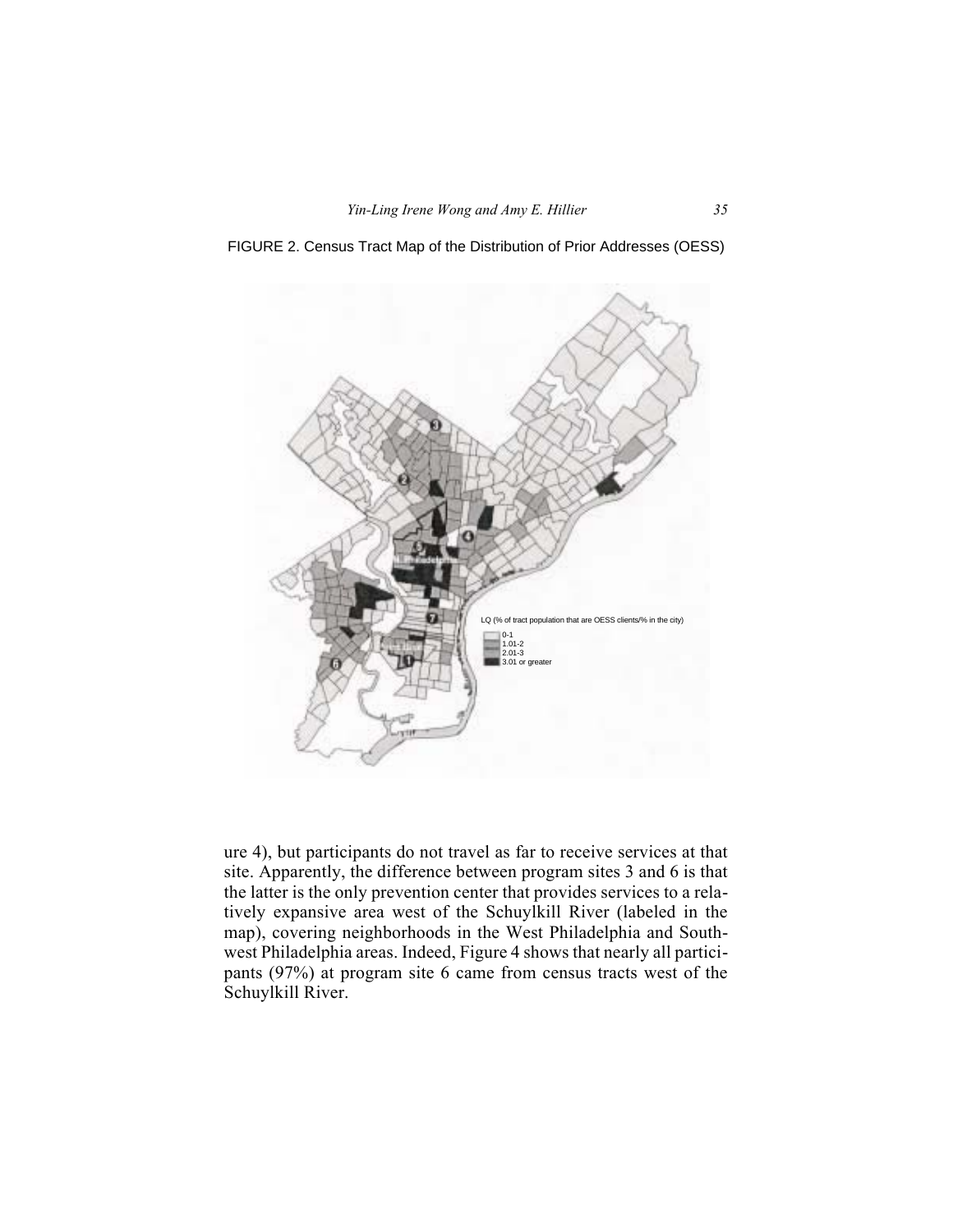36 ADMINISTRATION IN SOCIAL WORK





## *Towards a Closer Adherence to the Concept of Community-Based Homelessness Prevention: How Can GIS Analysis Inform the Relocation of Program Sites?*

GIS analysis can help social service administrators to address two related questions regarding program modification and development:  $(1)$  Where should a new program site be located (or which existing site should be closed or relocated) to facilitate a closer adherence to the community-based prevention model? (2) Which areas with a demon-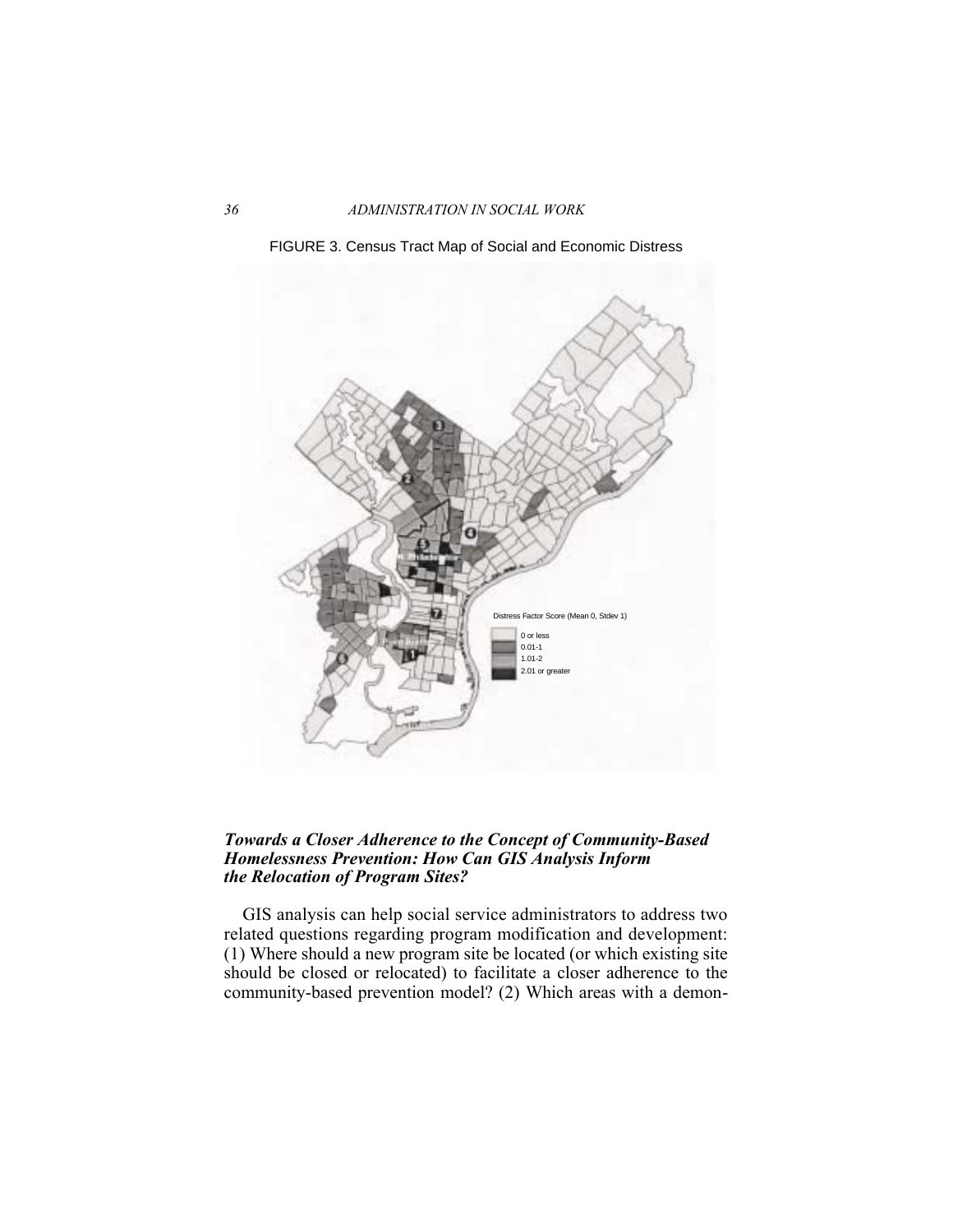TABLE 3. Means, Standard Deviations, and Zero Order Correlations Among CHPP Service Use, Prior Addresses, Distress Factor, Instability Factor, and Hispanic-Overcrowded Factor #

|                                          | 1         | 2         | 3        | 4     | 5     |
|------------------------------------------|-----------|-----------|----------|-------|-------|
| 1. Location quotient of CHPP service use |           |           |          |       |       |
| 2. Location quotient of shelter use      | $0.594**$ |           |          |       |       |
| 3. Social and economic distress factor   | $0.584**$ | $0.801**$ |          |       |       |
| 4. Instability factor                    | 0.059     | $0.177**$ | $\Omega$ |       |       |
| 5. Hispanic-overcrowded factor           | 0.030     | $0.119*$  | $\Omega$ | 0     |       |
|                                          |           |           |          |       |       |
| Mean                                     | 1.011     | 1.124     | 0.000    | 0.000 | 0.000 |
| Standard deviation                       | 1.207     | 1.250     | 1.000    | 1.000 | 1.000 |
| $N = 336$                                |           |           |          |       |       |

Note.

\*The correlation between the three factors are set at 0 for Varimax rotation.

The correlation between the three levels are set as \*\*<br>\*\* Correlation is significant at the 0.01 level (2-tailed).<br>\* Correlation is significant at the 0.05 level (2-tailed).

strably high risk of homelessness need to be targeted due to low levels of utilization of prevention services among their residents?

To address the first question, we examined the distributions of prior addresses of shelter clients and social and economic distress in relation to the location of program sites. For illustrative purposes, we set the criteria for high level of homelessness prevention service needs as census tracts that have a prior address LQ of more than 2 and a distress factor score of more than 1. Figure 5 shows five clusters of census tracts that fall into the category of high levels of service needs. Table 5 shows, for each cluster, the number of census tracts and households, the mean CHPP LQ, the mean prior address LQ, the mean factor score, and the prevention program sites located in the vicinity of the cluster.

The results indicate that there is a need to locate a homelessness prevention site in the West Philadelphia area (*i.e.*, the area west of the Schuylkill River and north of Market Street). Although this area has almost twice as many households as the Point Breeze area, there is no prevention service site located in its vicinity. It is not surprising that the West Philadelphia area has the lowest mean LQ on prevention services use, despite the fact that it ranks second on both prior addresses of shelter clients, as well as social and economic distress. A second finding concerns the probable misplacement of program site 3. This particular program site is not situated in close proximity to any of the five clusters of high service needs. Given the fact that only 2 program sites (sites 4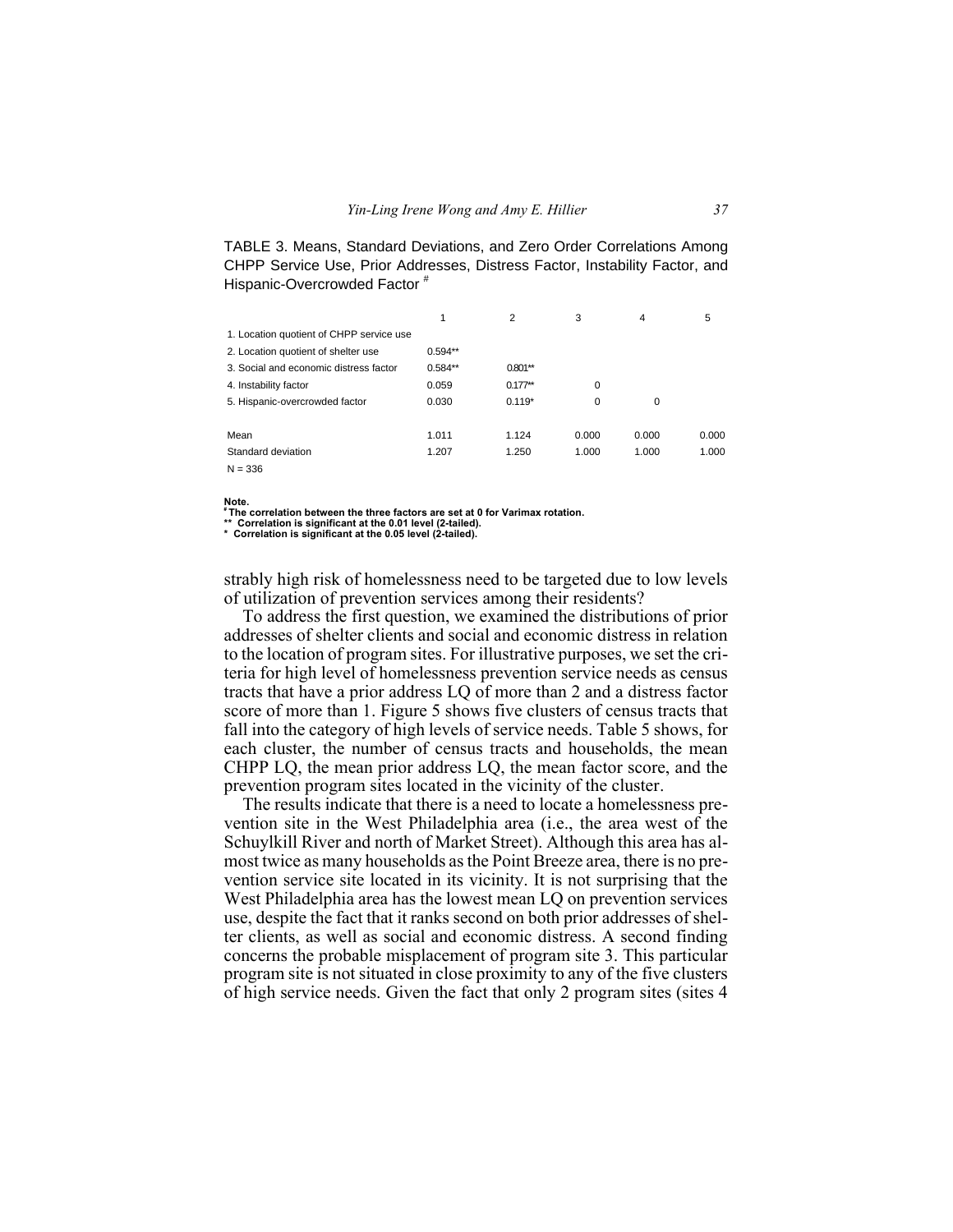#### 38 ADMINISTRATION IN SOCIAL WORK

| Program site | Within 1 mile | Within 2 miles | Within 3 miles |
|--------------|---------------|----------------|----------------|
| 1            | 56%           | 86%            | 88%            |
| 2            | 13%           | 28%            | 58%            |
| 3            | 14%           | 30%            | 44%            |
| 4            | 17%           | 38%            | 57%            |
| 5            | 48%           | 76%            | 85%            |
| 6            | 23%           | 45%            | 77%            |
|              | 3%            | 14%            | 26%            |

TABLE 4. Distance Traveled by Participants by Program Site

and 5) are located near or within the North Philadelphia cluster, and that the cluster contains  $54\%$  (42,450 out of 78,080 households) of all households in areas with high levels of service need, it is reasonable to recommend the relocation of program site 3 to the North Philadelphia  $area<sup>7</sup>$ 

Another way to look at improving program targeting is to identify census tracts that have high levels of service needs but low levels of service utilization. Figure  $\overline{5}$  and Table 6 identify five such tracts, which have a prior address LQ of more than 3, a distress factor score of more than 1.5, and a CHPP LQ of less than 1. Two of these tracts are located in West Philadelphia and 3 in North Philadelphia. Together, there were 5,388 households living in these census tracts. Although 129 households seeking emergency shelter services had registered their prior addresses in one of the five tracts, only 5 households in these tracts received CHPP services during the study period.

#### $SUMMARY AND CONCLUSION$

The study reported in this paper has shown that management information system data from human service agencies and publicly accessible data such as those from the U.S. Census can be effectively used in conjunction with Geographic Information Analysis analysis. By integrating a large amount of data within one geographically-referenced framework, social service administrators could monitor the patterns of social service utilization, assess the extent to which different program sites adhere to the community-based program model, determine social services site location, and identify geographical areas with the greatest unmet service needs.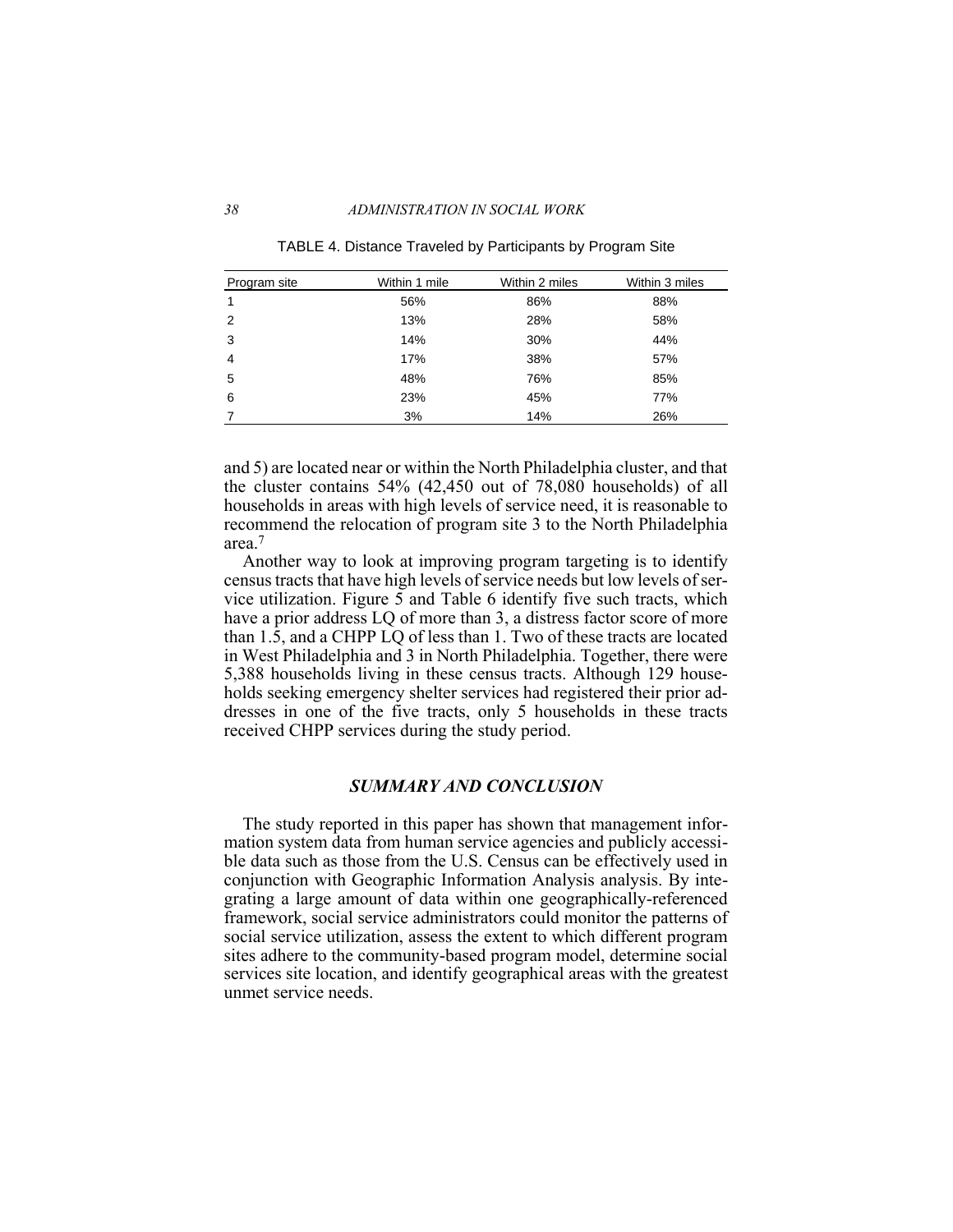FIGURE 4. Distance Traveled by Participants of Program Site 6



The advantage of the GIS method lies in its ability to produce analyses and display geographically referenced information that are easy to understand and that have potential implications for program planning and program development. The cost of investing in the GIS hardware and software environment notwithstanding, the procurement of data for GIS analysis could be quite manageable and practicable. Increasingly, human service agencies are collecting data on a day-to-day basis about their consumers using their management information system. Moreover, collaboration between agencies providing services to the same client system within a locality such as Philadelphia offers an opportunity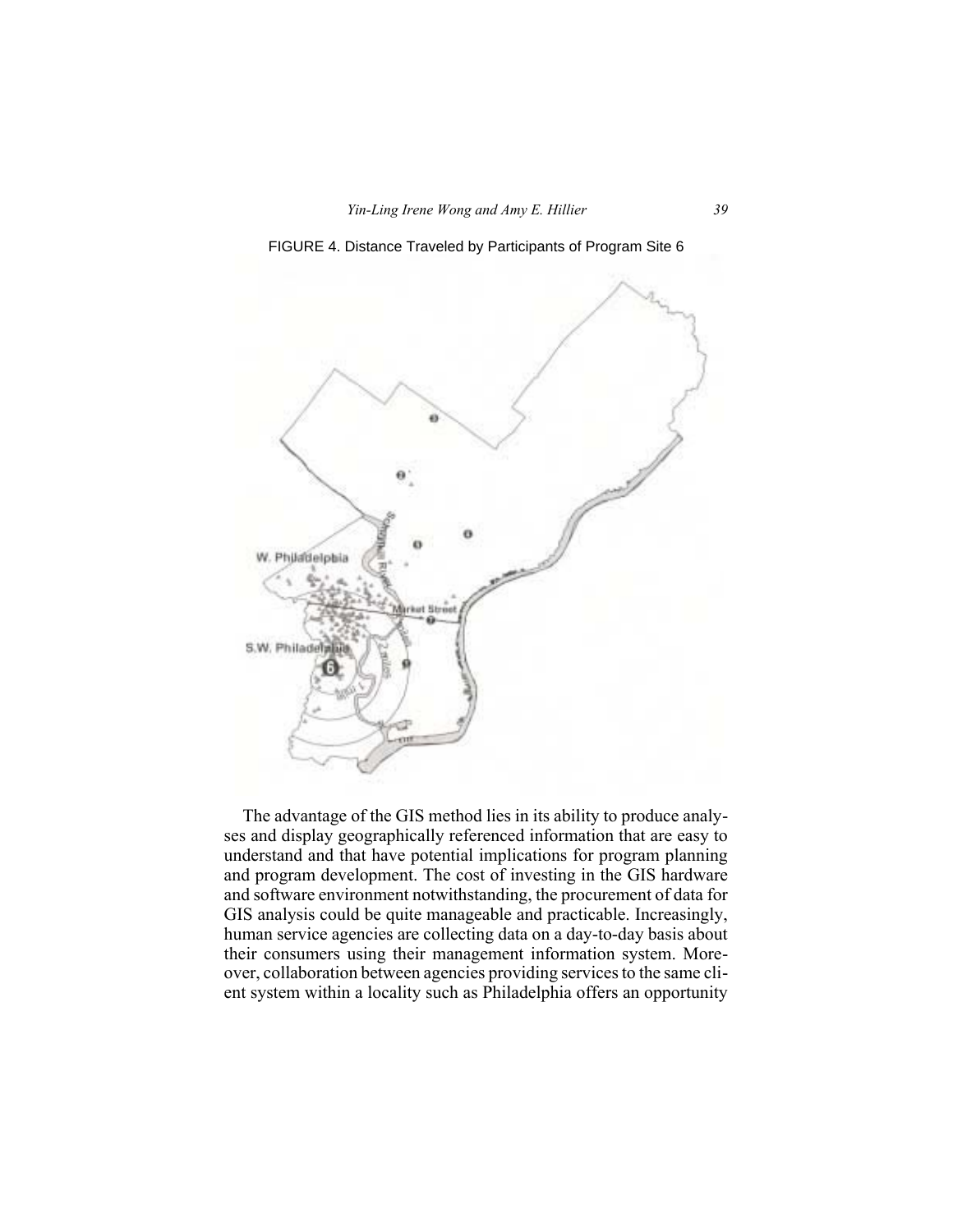

FIGURE 5. Geographical Areas with High Levels of Service Needs

to address program planning and development questions that could help planners and social service managers to improve the service system to meet the multifaceted needs of its clientele. As illustrated in this paper, integrating available MIS data from two components of the Continuum of Care system in Philadelphia provides invaluable information on what communities need to be targeted with homelessness prevention services and on where an additional program site should be located to better ad-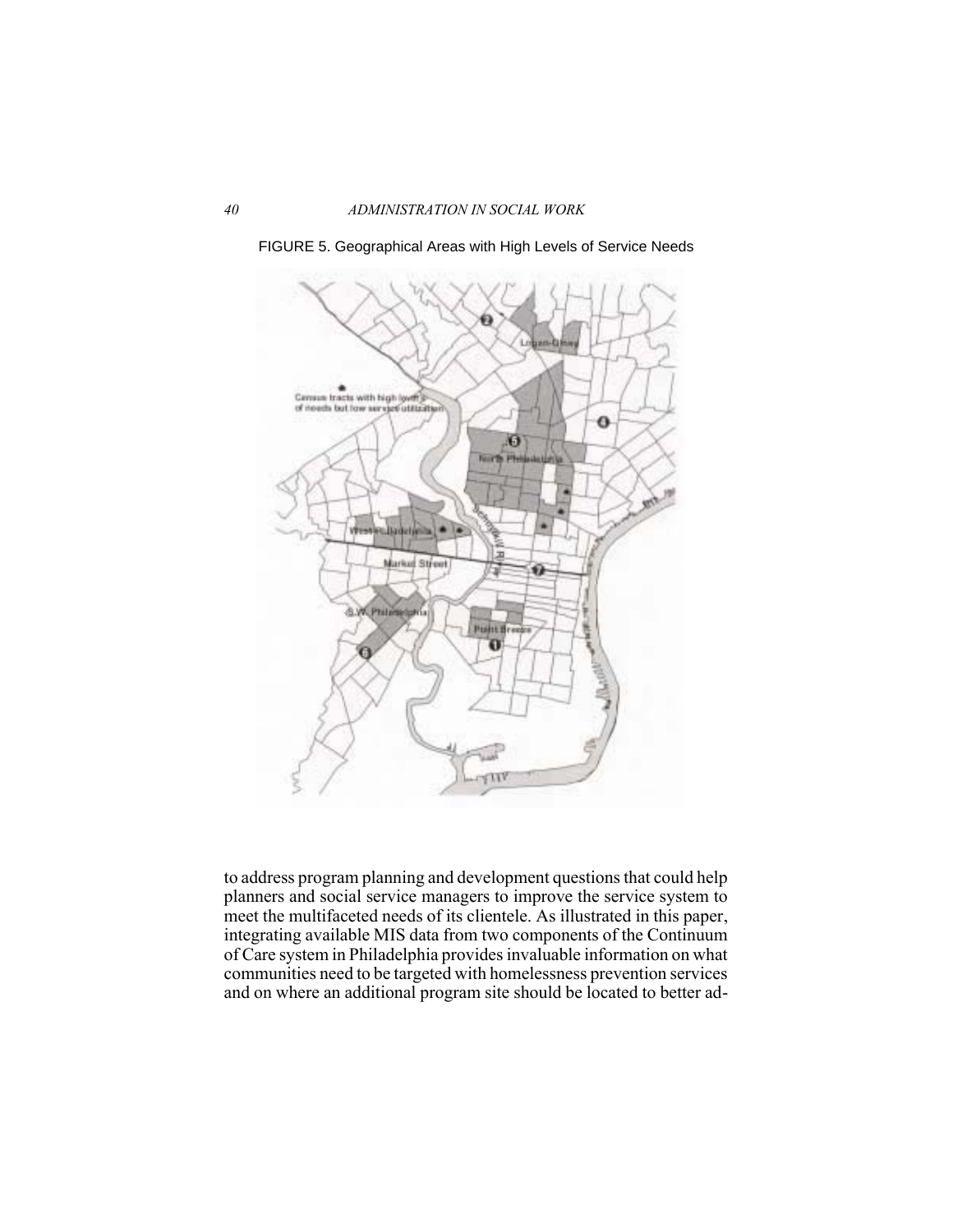|                        | No. of<br>Tracts | No. of<br>Households LQ (mean) | <b>CHPP</b> | Prior address<br>$LQ$ (mean) | <b>Distress</b><br>Factor (mean) | Program<br>Site |
|------------------------|------------------|--------------------------------|-------------|------------------------------|----------------------------------|-----------------|
| Geographical Areas     |                  |                                |             |                              |                                  |                 |
| Logan-Olney            | 3                | 5.865                          | 2.51        | 2.67                         | 1.32                             | 2               |
| North Philadelphia     | 26               | 42.450                         | 2.14        | 3.44                         | 2.00                             | 4, 5            |
| Point Breeze           | 5                | 7.206                          | 5.62        | 2.87                         | 1.30                             | 1               |
| West Philadelphia      | 10               | 13.641                         | 1.50        | 3.23                         | 1.55                             | No site         |
| Southwest Philadelphia | 5                | 8.918                          | 1.67        | 2.67                         | 1.40                             | 6               |
| Not in Areas of Needs  | N.A.             | N.A.                           | N.A.        | N.A.                         | N.A.                             | 3, 7            |

TABLE 5. Geographical Areas with High Level of Service Needs as Indicated by A Prior Address LQ Greater than 2 and Distress Factor Score Greater than 1

#### Note.

Total number of tacts with high service needs: 49; total number of households: 78,080.

TABLE 6. Descriptive Statistics of Census Tracts with High Level of Homelessness Prevention Needs but Low Level of CHPP Service Utilization

|                    | Tract ID | No. of<br>Households | <b>Distress</b><br>Factor | <b>Prior Address</b><br>LQ | No. of Prior<br>Addresses | <b>CHPP</b><br>LQ | No. of CHPP<br>Participants |
|--------------------|----------|----------------------|---------------------------|----------------------------|---------------------------|-------------------|-----------------------------|
| Area               |          |                      |                           |                            |                           |                   |                             |
| North Philadelphia | 0145     | 638                  | 1.73                      | 3.21                       | 14                        | 0.00              | 0                           |
| North Philadelphia | 0141     | 1.090                | 1.57                      | 3.50                       | 26                        | 0.00              | 0                           |
| North Philadelphia | 0132     | 1.209                | 3.41                      | 2.42                       | 20                        | 0.54              | 2                           |
| West Philadelphia  | 0108     | 1.514                | 2.10                      | 4.54                       | 47                        | 0.42              | $\overline{2}$              |
| West Philadelphia  | 0109     | 937                  | 1.70                      | 3.44                       | 22                        | 0.35              |                             |

#### Note.

Total number of households: 5,388 (North Philadelphia: 2,937; West Philadelphia: 2,451).

dress the unmet needs of households that have an indicated risk of homelessness.

Having enumerated the utility of GIS technology to inform social service planning, it should be cautioned that the analyses derived from application of the technology do not yield definitive answers. As Noble and Smith (1994) contended, population needs indications may not necessarily reflect actual needs for service provision. Areas that are identified to have a great need for homelessness prevention services but have exhibited low levels of service use may have other service programs (besides the prevention sites) available in the community that offer similar supports for residents to deal with their housing problems. Residents from these areas may prefer to use resources from their informal support networks than formal social services to manage their precarious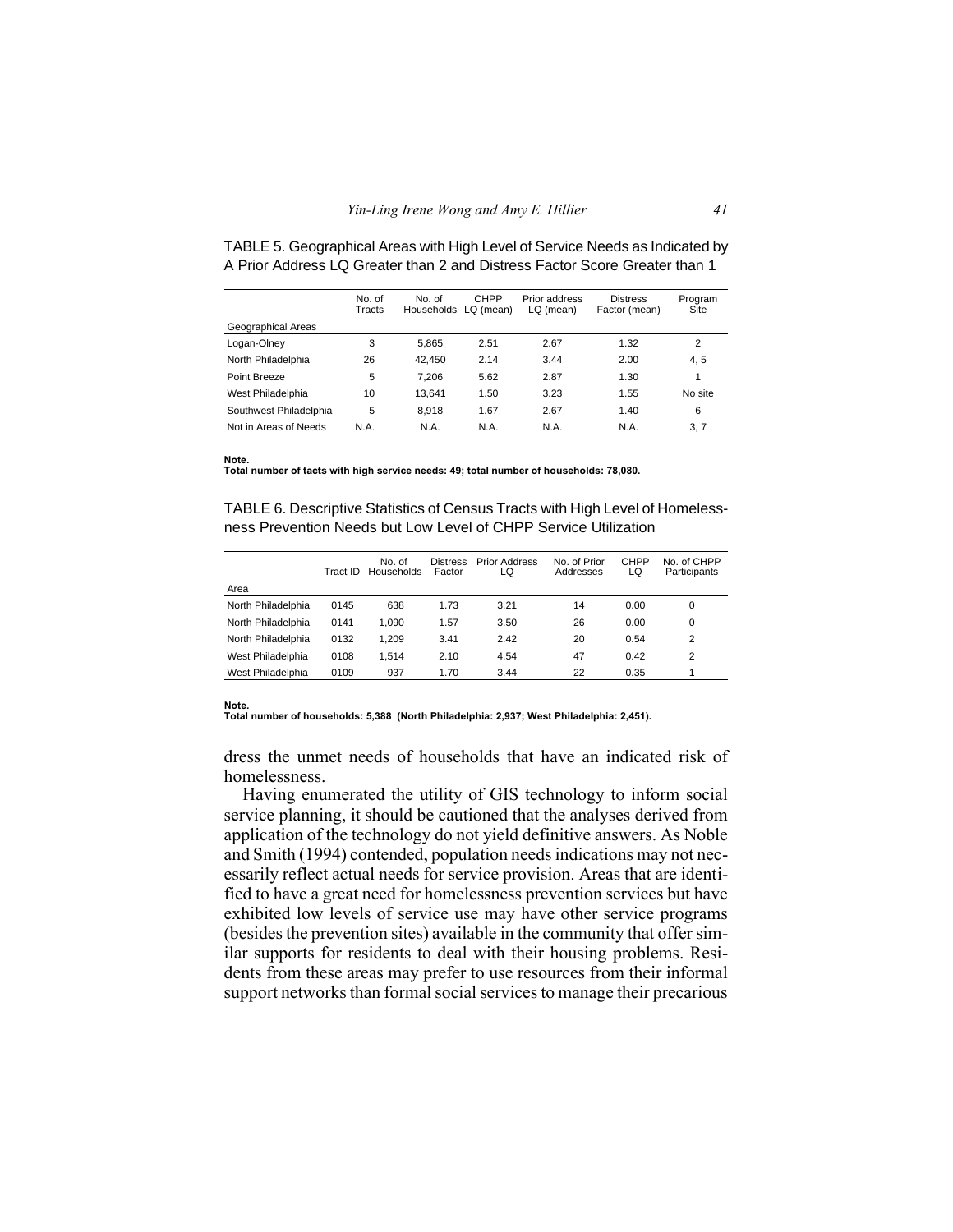housing situation (Baker, 1994). While these "extraneous" factors could as well explain the gap between service needs and utilization, GIS technology does have the capability of giving "*a priori* indications of unmet need which provide an informed starting point for further investigation on the ground by community workers and development workers" (Noble & Smith, 1994, 374).

Thus, GIS technology constitutes a helpful tool for guiding managers of social services to pose additional questions for understanding the implementation process of community-based interventions. In the example presented in this paper, an obvious question to ask is what accounts for the variability in being "community-based" among the different prevention program sites. While our results suggest that the locality of the program site could have affected the geographic distribution of program participants, other factors might have come into play in explaining the disparity in service use patterns among program sites. Is the difference among program sites a function of the amount of effort the respective sites have devoted to community outreach? Or is the difference attributable to the type of organization (such as multi-service agency versus housing advocacy group) operating the prevention program? Another question concerns the presumably beneficial effect of receiving services at a site close to participants' homes. Do participants actually benefit from receiving services at a site close to home? More specifically, are participants who receive services in their own community more knowledgeable about other social services in the community, and as a result more likely to use them appropriately and creatively in the event of future housing crisis? Geographic Information System technology, used in conjunction with other methods of program evaluation including key informant interviews, participant observation, and community survey, could shed lights on the ways to improve the implementation of a social service program.

#### **NOTES**

1. Piasecki and Kamis-Gould (1981, 5) define social area analysis as "a set of integrated procedures designed to identify characteristics and attributes which meaningfully differentiate geographically defined population subgroups." Through factor analysis, social area analysis collapses area characteristics into theoretically meaningful typologies. See also Smith (1979).

2. "Selected prevention" is one of the three levels of prevention, according to a schema of preventive medicine used by Gordon  $(1983, 1987)$ . The three levels of prevention-universal, selected, and indicated prevention-were adapted from the public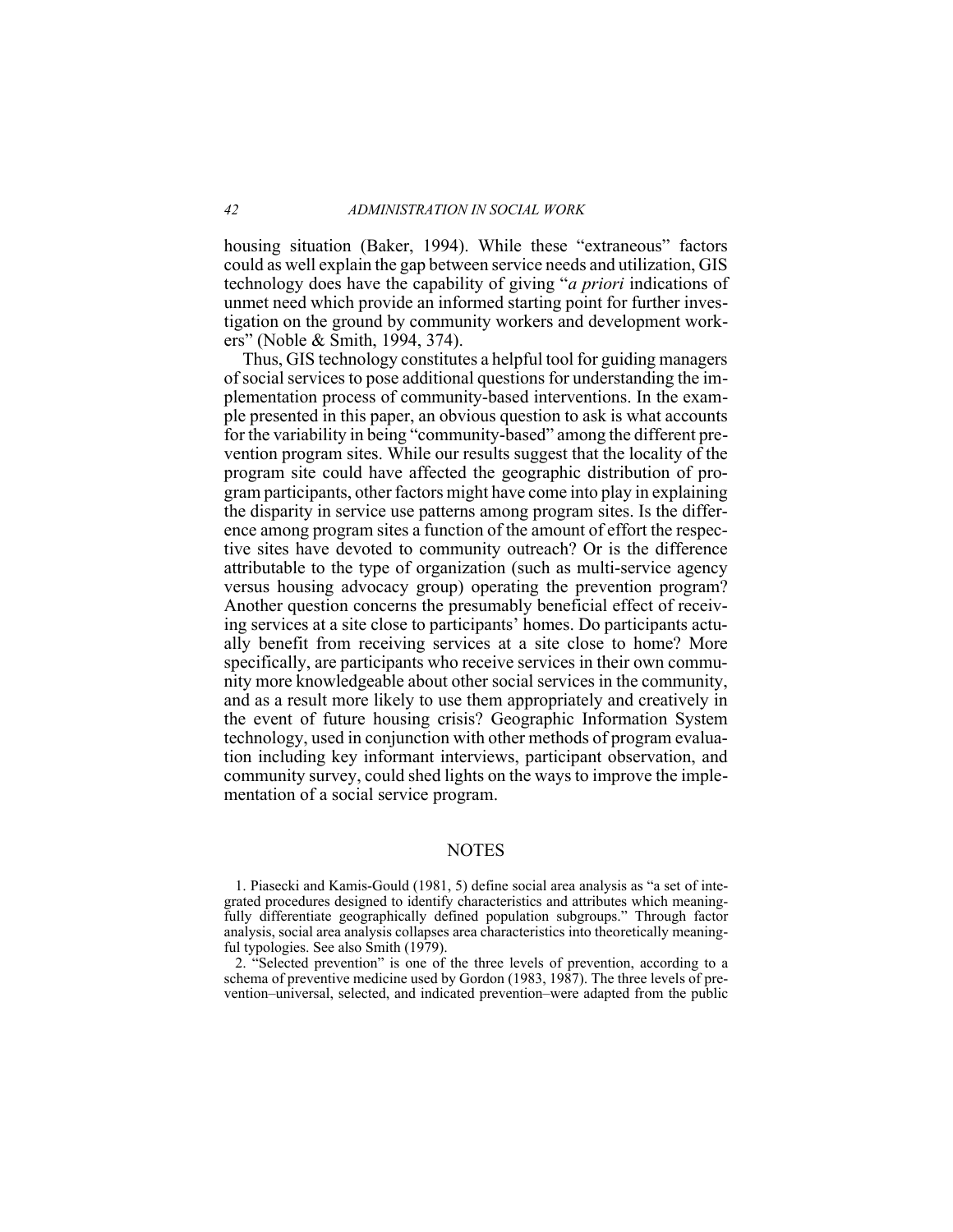health distinctions of primary, secondary, and tertiary prevention introduced by the Commission on Chronic Illness (1957). Universal prevention refers to interventions available to the general public regardless of an identified risk of the target problem. Selected prevention refers to interventions targeted to individuals at risk due to their membership in some groups. Indicated prevention differs from universal and selective prevention by targeting interventions to individuals, who, upon screening or examination, are found to manifest characteristics that place the individuals at high risk of the target problem.

3. The use of the 1990 Census data has potential limitations given that this analysis was conducted nearly ten years after the Census data were collected. Estimates that are based on changes since 1990, made by the U.S. Census Bureau and other private vendors, offer alternative data to the 1990 Census data. Estimated census data, however, have limitations of their own because they rely largely on existing census data to determine trends. Indeed, it can be argued that these projected estimates would become less reliable as they attempt to obtain estimates over a longer span of time from the original Census data collection. In light of these limitations, the Census Bureau's plans for using local administrative data to estimate changes may provide more accurate estimates in the future.

4. A street file uses a series of line segments to represent each range of house numbers for all streets in Philadelphia.

5. Although Philadelphia's public shelter system has a residency requirement of 6 weeks or more, non-residents are sheltered as part of the mandatory shelter provision policy in effect on extremely cold or hot days. Some non-residents may be admitted in violation of the residency policy. Moreover, persons who enter the shelter system after 5 p.m. or who stay at the shelter for only one night do not report a prior address  $(Culhane et al., 1997).$ 

6. This is in sharp contrast with the small relationships found between the rate of shelter use and instability factor and between the rate of shelter use and the Hispanic-overcrowded factor.

7. North Philadelphia refers to the central part of Philadelphia north of Market Street. While program site 3 is located at northern part of Philadelphia in the vicinity of Ogontz and Oak Lane neighborhoods, it is not considered part of North Philadelphia.

### **REFERENCES**

- Baker, S. G. (1994). Gender, ethnicity, and homeless: Accounting for demographic diversity on the streets. American Behavioral Scientist, 37(4), 476-504.
- Bendavid-Val, A. (1983). Regional and Local Economic Analysis for Practitioners. New York: Praeger.
- Budic, Z. D. (1994). Effectiveness of geographic information systems in local planning. Journal of the American Planning Association, 60(2), 244-263.
- Bullen, N., Moon, G., & Jones, K. (1996). Defining localities for health planning: A GIS approach. Social Science and Medicine, 42(6), 801-816.
- Commission on Chronic Illness. (1957). *Chronic Illness in the United States, Vol. 1.* Cambridge, MA: Harvard University Press.
- Coulton, C. J., Korbin, J. E., Su, M., & Chow, J. (1995). Community level factors and child maltreatment rates. *Child Development*, 66, 1262-1276.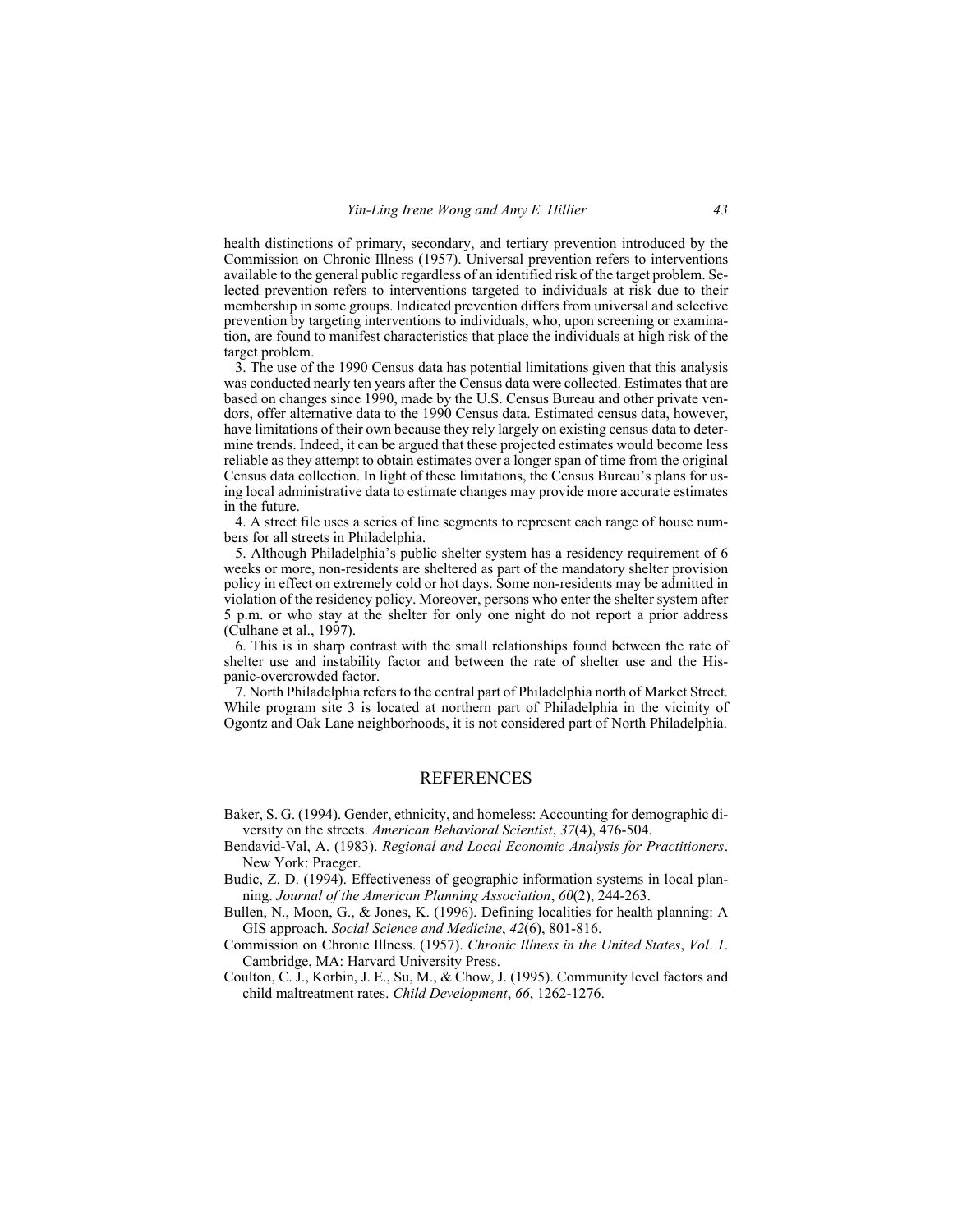- Cox, A. (1995). An overview to geographic information systems. The Journal of Academic Librarianship, 21(4), 237-249.
- Culhane, D. P., Lee, C.-M., & Wachter, S. M. (1997). Where the homeless come from: A study of the prior address distribution of families admitted to public shelters in New York City and Philadelphia. D. P. Culhane, & S. P. Hornburg (Eds.), Understanding Homelessness: New Policy and Research Perspectives (pp. 225-263). Washington, DC: Fannie Mae Foundation.
- Davis, A. F., & McCree, M. L. E. (1969). Eighty Years at Hull-House. Chicago: Quadrangle Books.
- Department of the Environment. (1987). Handling Geographic Information. Report to the Secretary of State for the Environment of the Committee of Enguiry into the Handling of Geographic Information. London: HMSO.
- Exter, T. G. (1992). The next step is called GIS. American Demographics, 14(5), A02-A04.
- Glass, G. E., Schwartz, B. S., Morgan, J. M. I., Johnson, D. T., Noy, P. M., & Isreal, E. (1995). Environmental risk factors for lyme disease identified by geographic information systems. American Journal of Public Health, 85(7), 944-948.
- Gordon, R. (1983). An operational classification of disease prevention. Public Health Reports, 98, 107-109.
- Gordon, R. (1987). An operational classification of disease prevention. J. A. Steinberg, & M. M. Silverman (Ed.), Preventing Mental Disorder: A Research Perspective. Rockville, M.D.: National Institute of Mental Health.
- Hirschfield, A., Brown, P. J. B., & Bundred, P. (1995). The spatial analysis of community health services on Wirral using geographic information systems. Journal of Operational Research Society, 46, 147-159.
- Hoefer, R. A., Hoefer, R. M., & Tobias, R. A. (1994). Geographic information systems and human services. Journal of Community Practice, 1(3), 113-128.
- Holbrook, A. (1895). Map notes and comments (p. 17). In *Hull-House maps and pa*pers, a presentation of nationalities and wages in a congested district of Chicago, together with comments and essays on problems growing out of the social conditions. Authors: Residents of Hull-House New York: Crowell & Co.
- Interagency Council on the Homeless. (1994). Priority: Home! The Federal Plan to Break the Cycle of Homelessness. Washington, D.C.: Interagency Council on the Homeless.
- Kim, J.-O., & Mueller, C. W. (1978). Factor Analysis: Statistical Methods and Practical Issues. Newburg Park, CA: Sage.
- Kuhn, R., & Culhane, D. P. (1998). Applying cluster analysis to test a typology of homelessness by pattern of shelter utilization: Results from the analysis of administrative data. American Journal of Community Psychology, 26(2), 207-232.
- Maguire, D. J. (1991). An overview and definition of GIS. D. J. Maguire, M. F. Goodchild, & D. W. Rhind Geographical Information Systems: Principles and Ap*plications* (Vol. I, pp. 9-20). New York: Wiley.
- Noble, M., & Smith, T. (1994). "Children in need" Using geographical information systems to inform strategic planning for social service provision. Children & Soci $ety, 8(4), 360-376.$